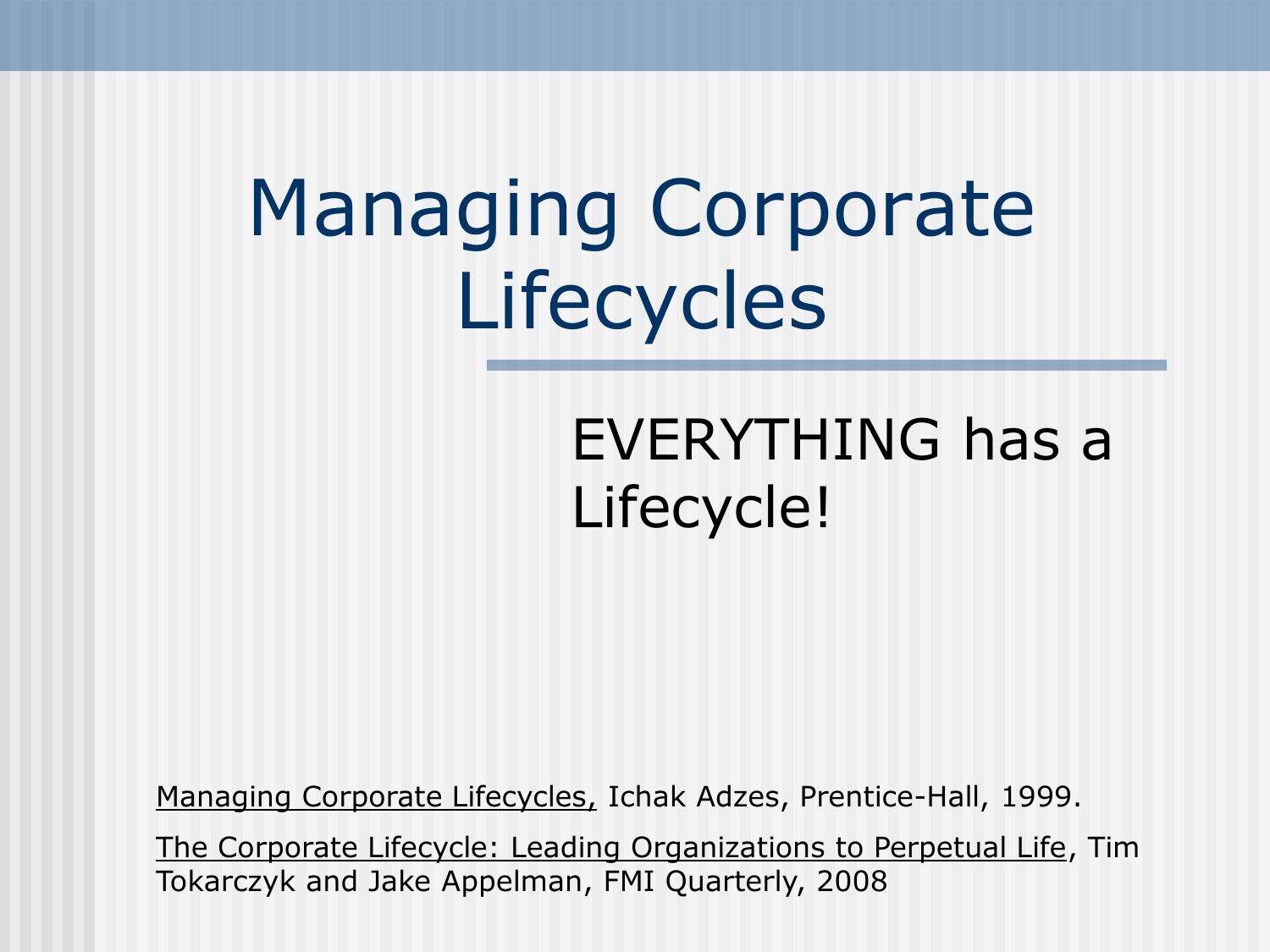# What is a lifecycle?

Dr. Ichak Adizes belief…..

"That organizations followed a *lifecycle* from birth to death, and that by understanding the current business stages, leaders of the organization could combat the inherent problems of each stage and move their organization to the next stage."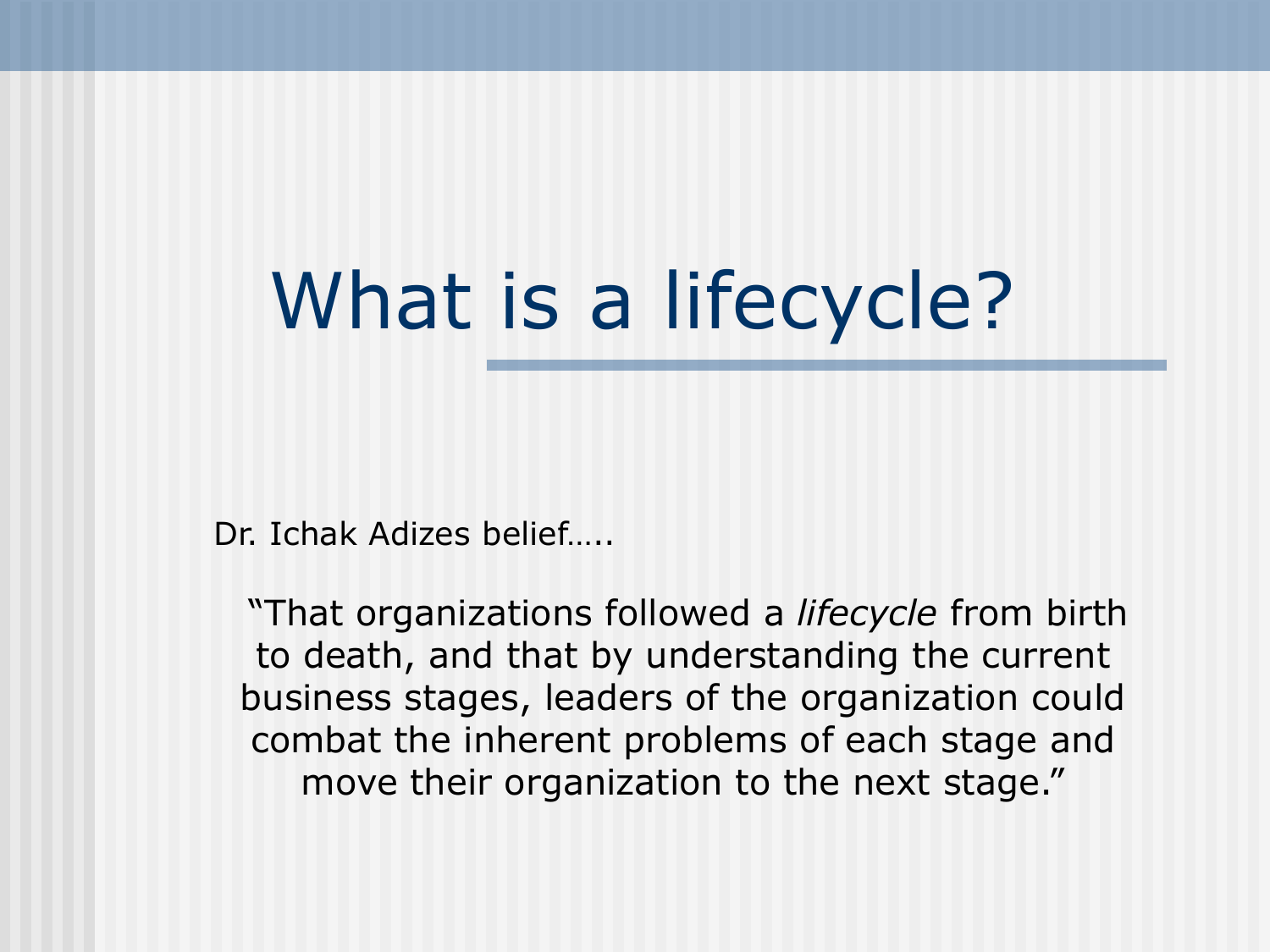How do you successfully manage the lifecycle?

The Key is **LEADERSHIP**!

*As an organization transitions through the stages of the corporate lifecycle, LEADERS need to increase their understanding of the current organizational issues and devise a strategy for moving their organization to the next stage, in order to continue their organizations growth.*

**LEADERSHIP** prevents an organization from getting stuck!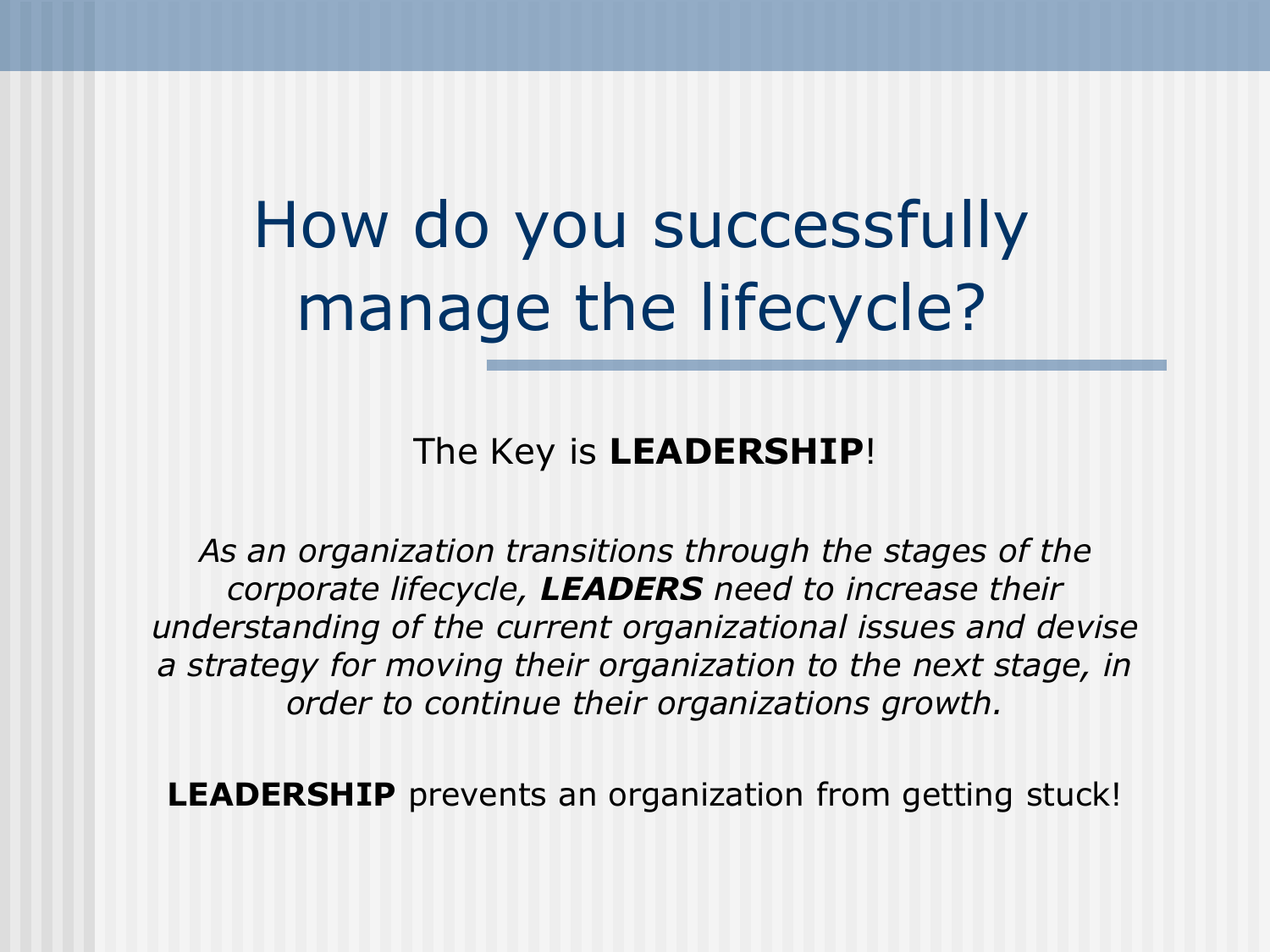Question:

**IS** the way to prevent a system from falling apart to prevent change?

*Problems are manifestations of disintegration caused by change.*

The role of leadership is not to prevent the system from falling apart…rather it is to lead change that causes the system to fall apart and then to reintegrate it into a new whole.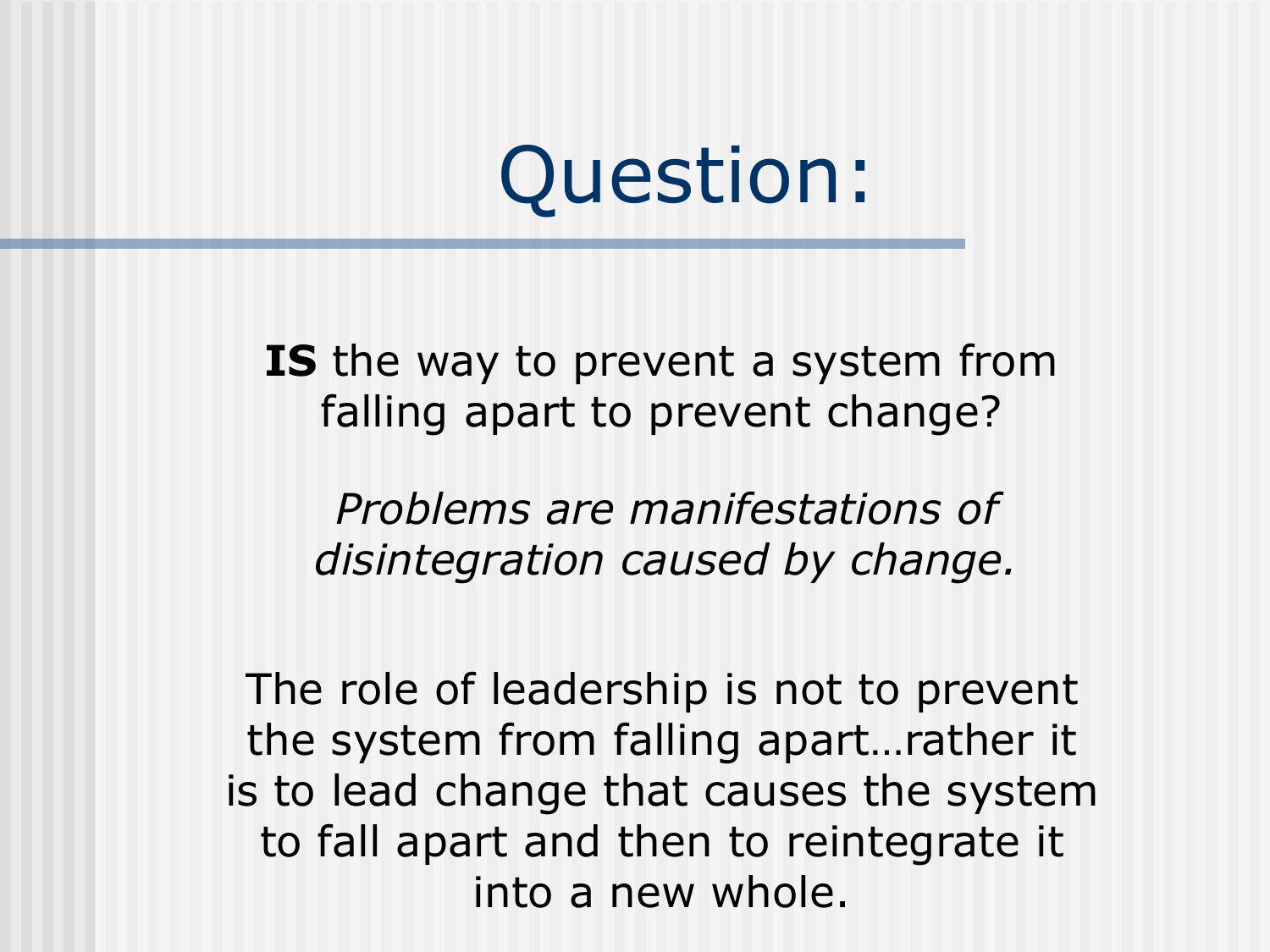### Lifecycles Explain How Organizations Grow Through Time

#### Divided into Growing & Aging

- **Growing**:
	- Youthful Organization (1<sup>st</sup> 3 Stages)
		- **Courtship**
		- **Infancy**
		- Go-Go
	- **Coming-of-age Organization** 
		- Adolescence

#### **The "Optimum Point"**

- **Prime**
- **Aging**: (Last 5 Stages)
	- Stable/Fall
	- Aristocracy
	- Early Bureaucracy
	- **Bureaucracy**
	- Death

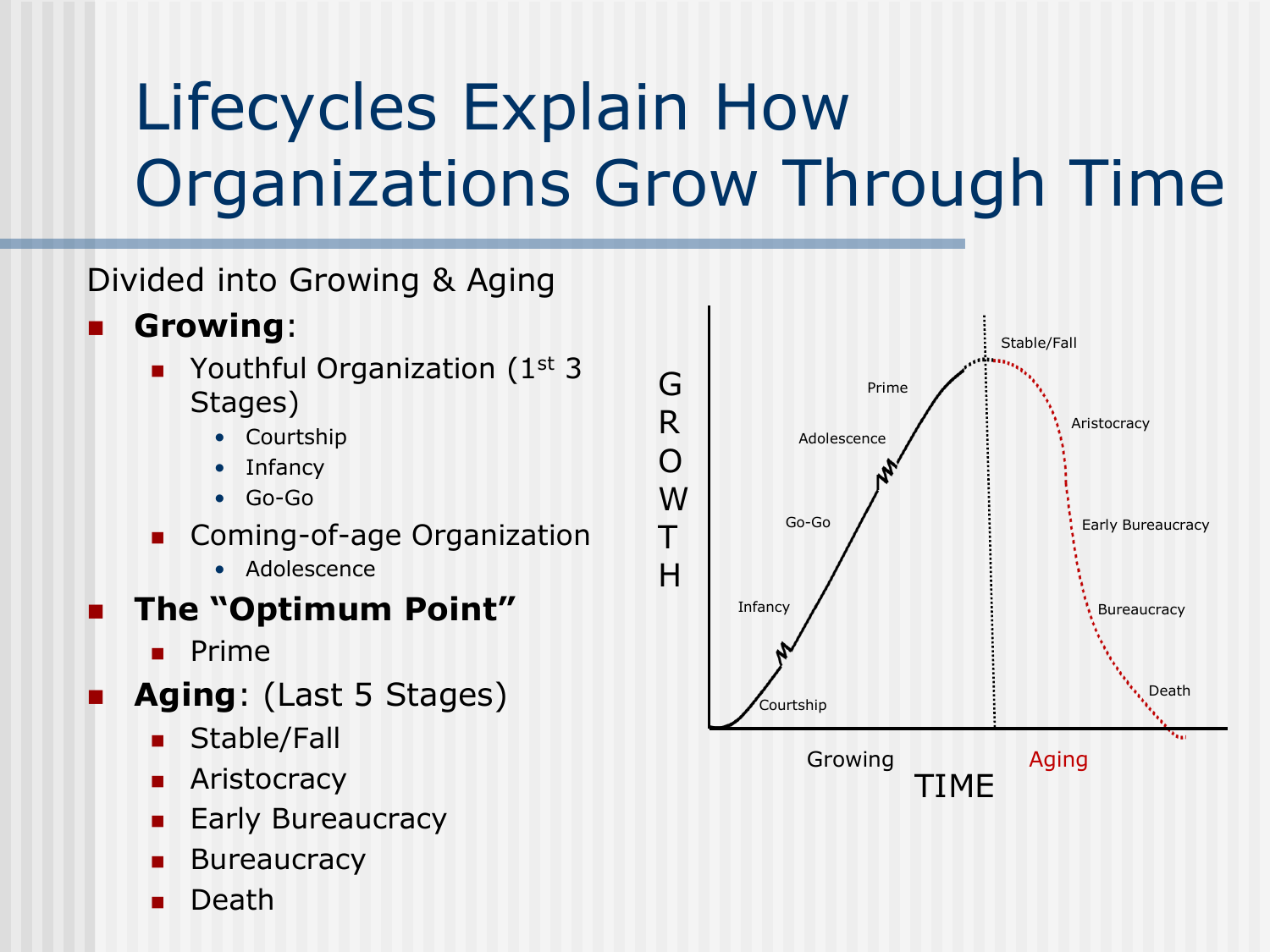### Understanding the lifecycle

- **No real timeline exists for when an** organization will move through the lifecycle.
- Some organizations move through quickly, and others may take decades to move through only a few stages.
- **NHATE IS normal at one stage of the** lifecycle can be abnormal in another stage.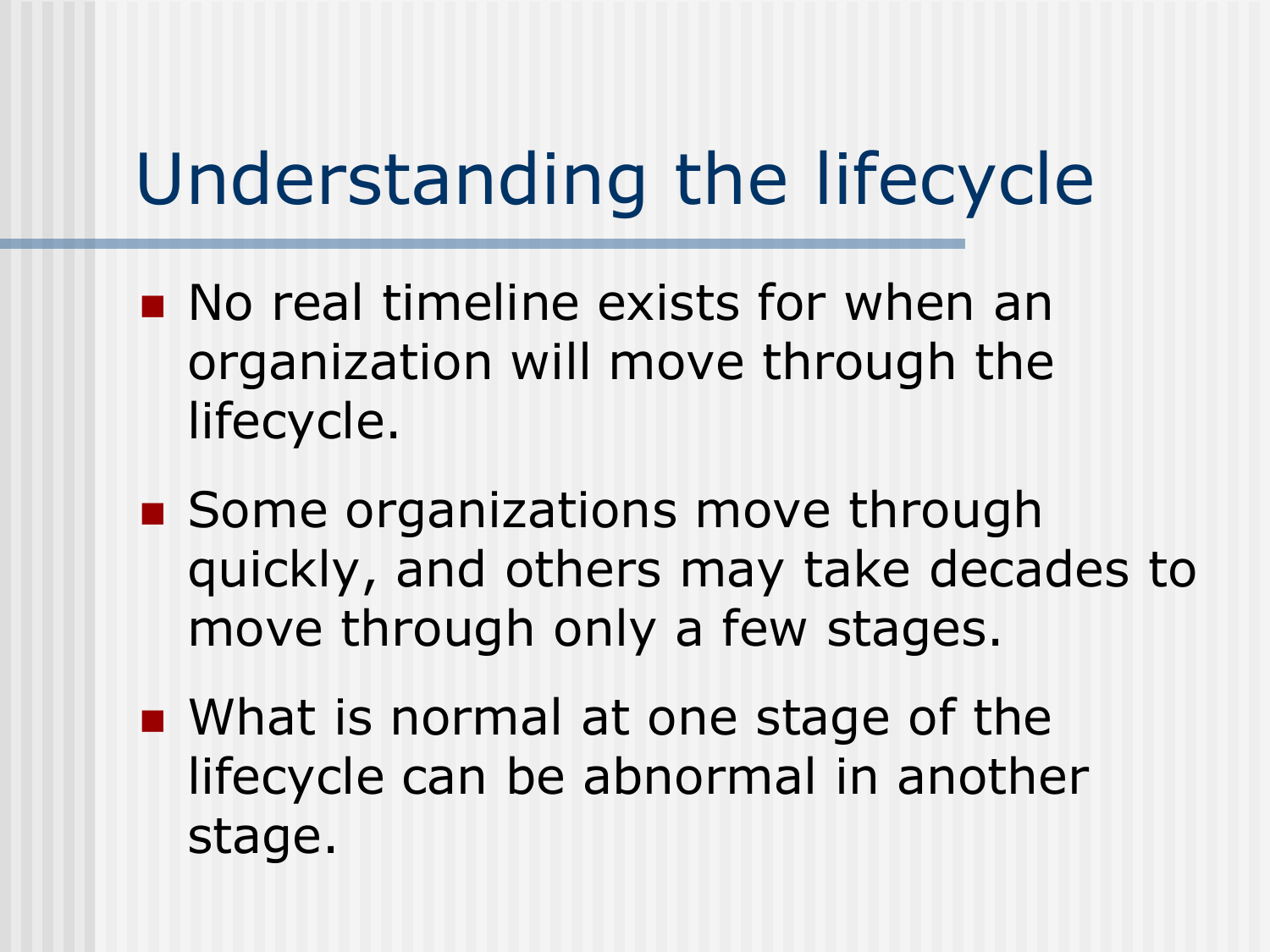### Growing Stages

#### **Characteristics**

- Entrepreneurial spirit
- Very flexible, and not very controllable
- **EXEC** Change viewed favorably
- The unknown is sought out and explored
- $\blacksquare$  Risks are taken
- **Ambiguity is not only** expected, but accepted

#### Problems

- **Unpredictable**
- Big risks have potentially disastrous results

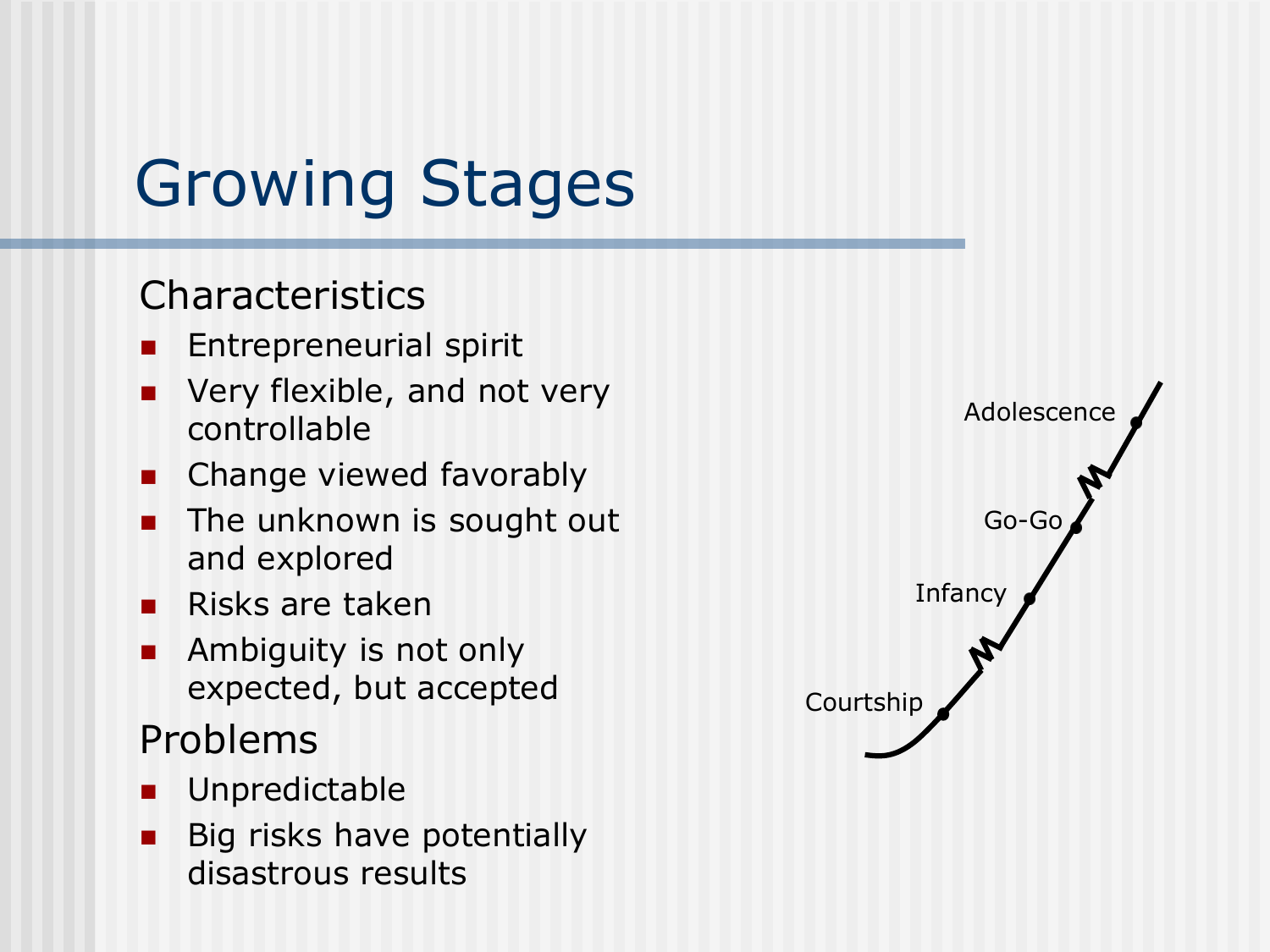### Youthful Organizations

#### Characteristics

- High entrepreneurial spirit
- **Flexible**
- $\blacksquare$  Flooded with creativity
- Informal meetings

#### Problems

- Too much entrepreneurialism can result in:
	- Inattention to details
	- Dangerous risk taking
	- Unreal expectations
	- **Poor decision making**
	- **Lack structure**
	- Fail to spread responsibility



#### Ways to Overcome

- Balance entrepreneurialism with stability
- Multilateral decision making
- $\blacksquare$  Establish appropriate checkpoints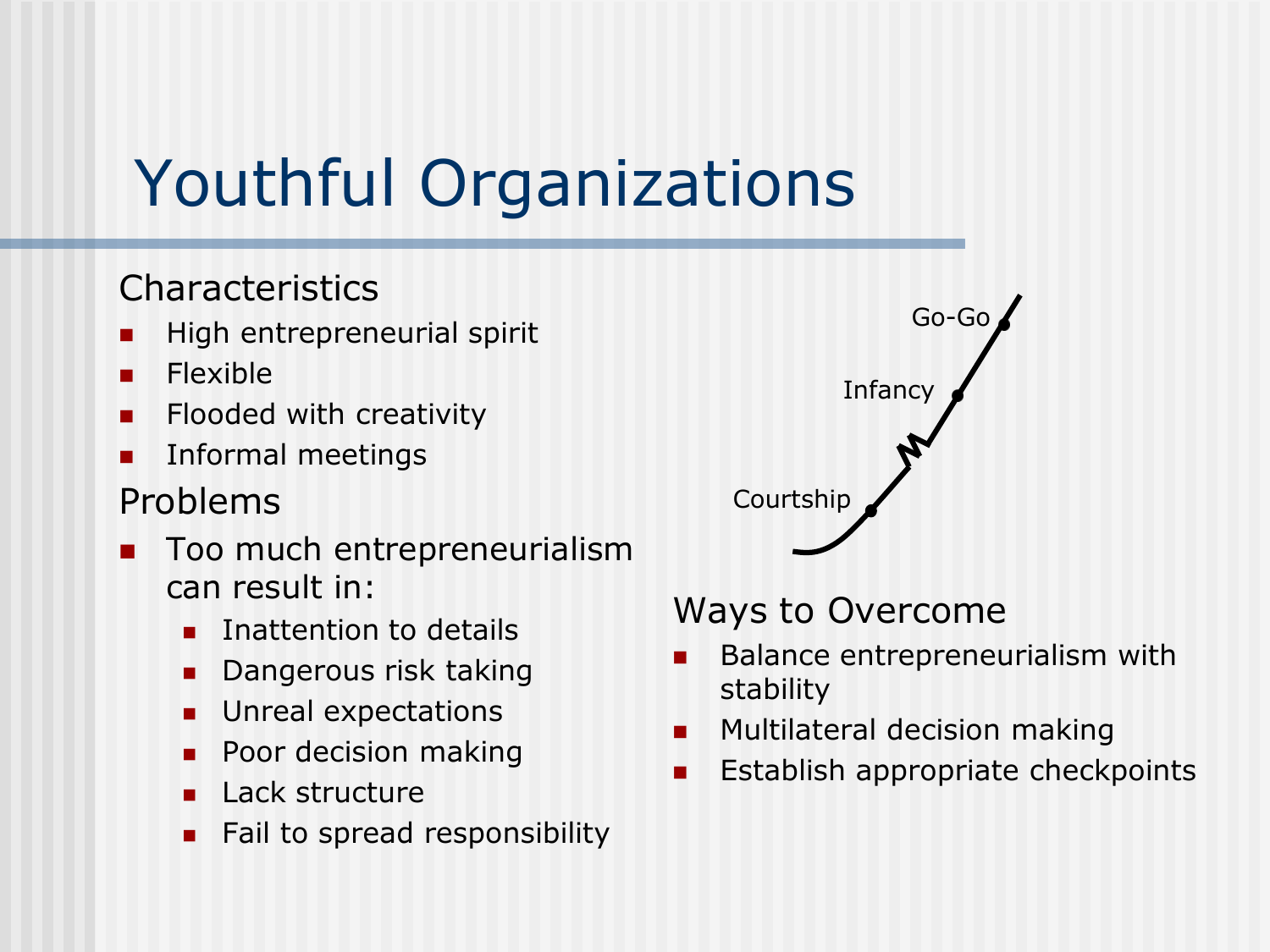### First Stage:Courtship



- **Begins before the organization is created**
- **The emphasis in this stage is building** commitment—it is only an **idea.**

*He who has a why to live can bear almost any how. (Nietzsche)*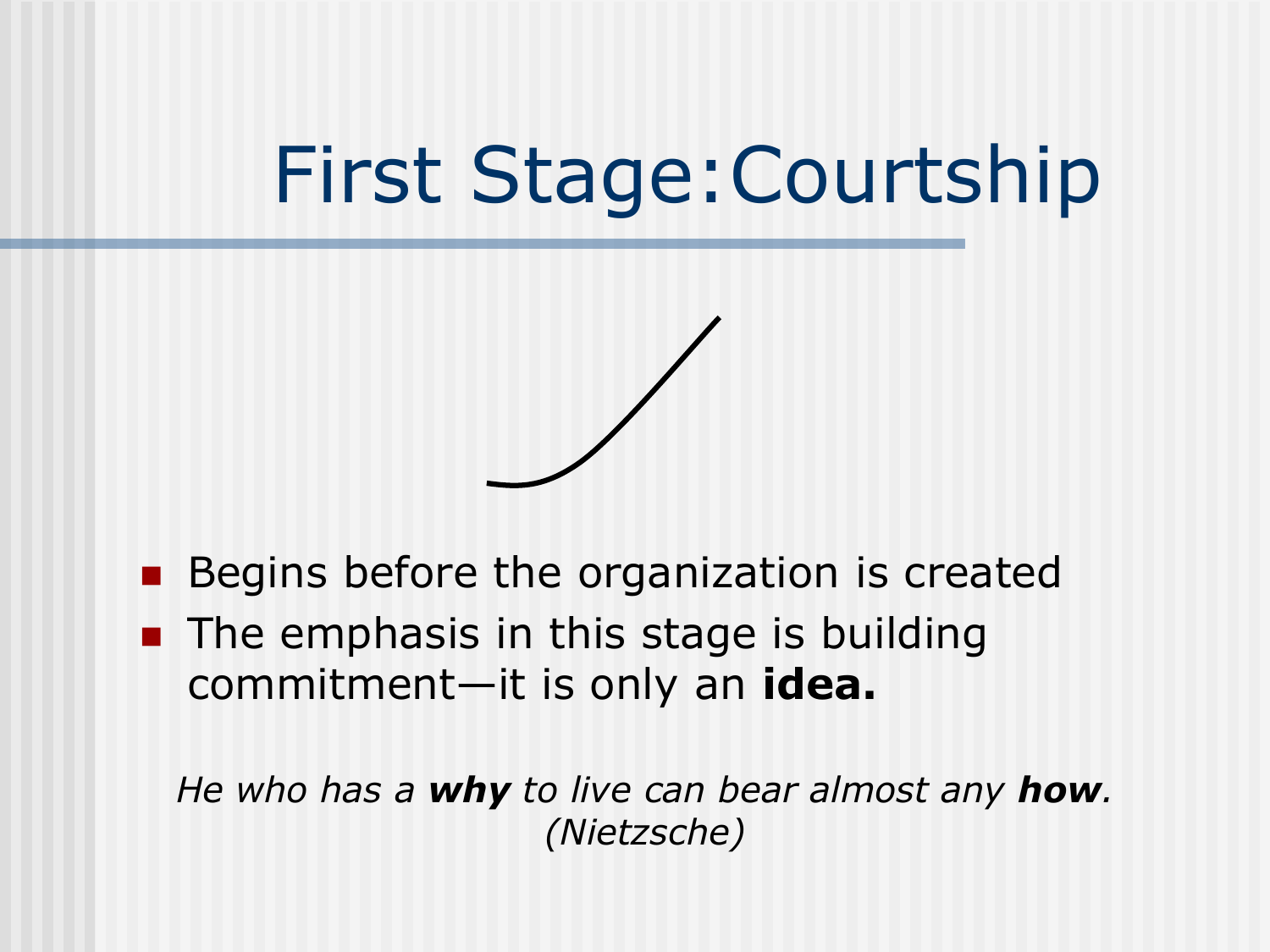## Is It Real True Love, or Is It Just an Affair?

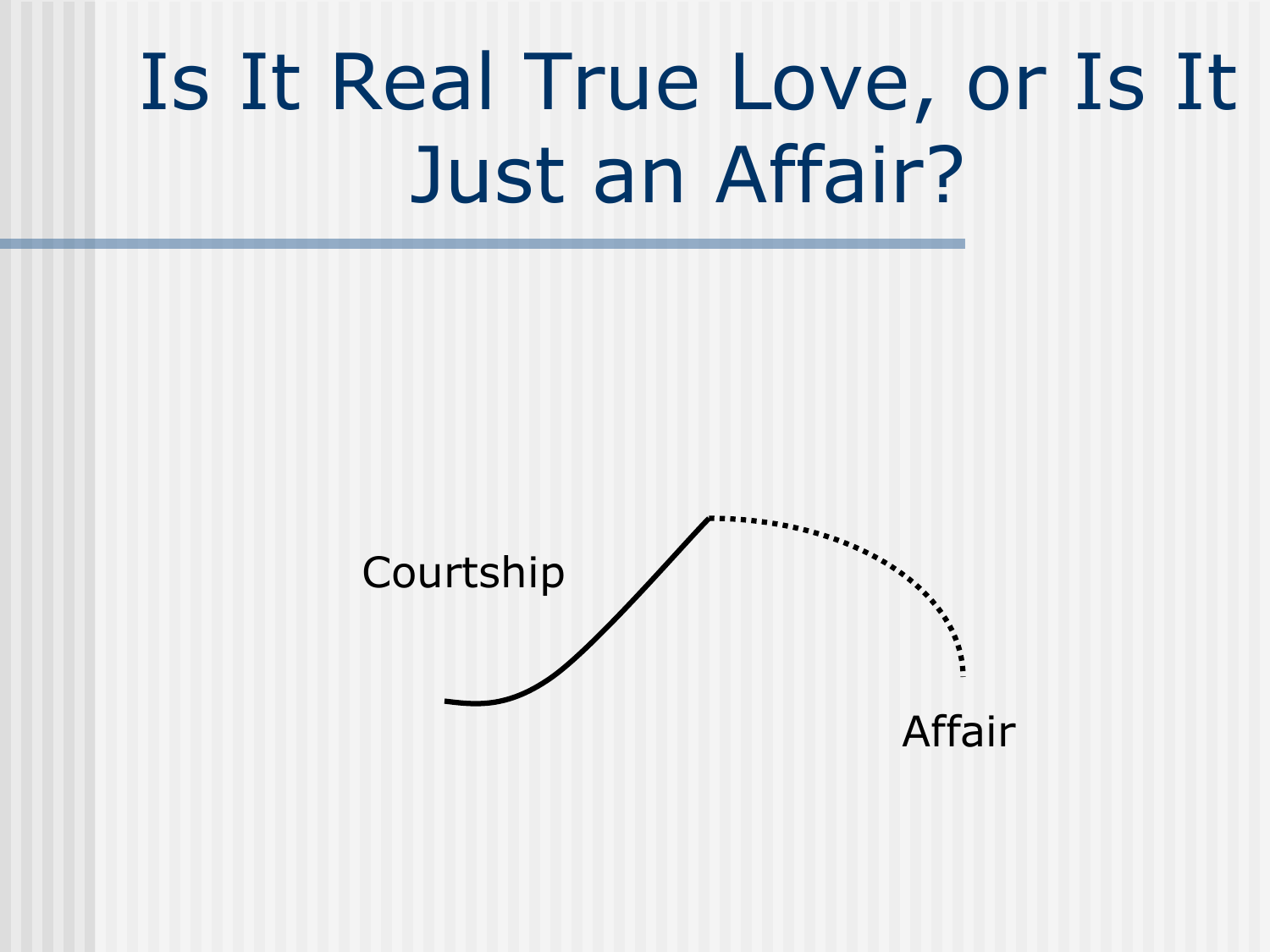# Problems of Courtship

- **Excitement, reality** tested
- **Details thought through**
- **Realistically committed** founder
- **Product orientation**commitment to add value
- **Commitment** commensurate to risk
- **Founder in control**

### **Normal Abnormal**

- No reality testing of the commitment
- **No details thought** through
- **Unrealistically frantic** founder
- **Exclusive ROI-profit** orientation
- **Commitment not** commensurate to risk
- **Founder's control is** vulnerable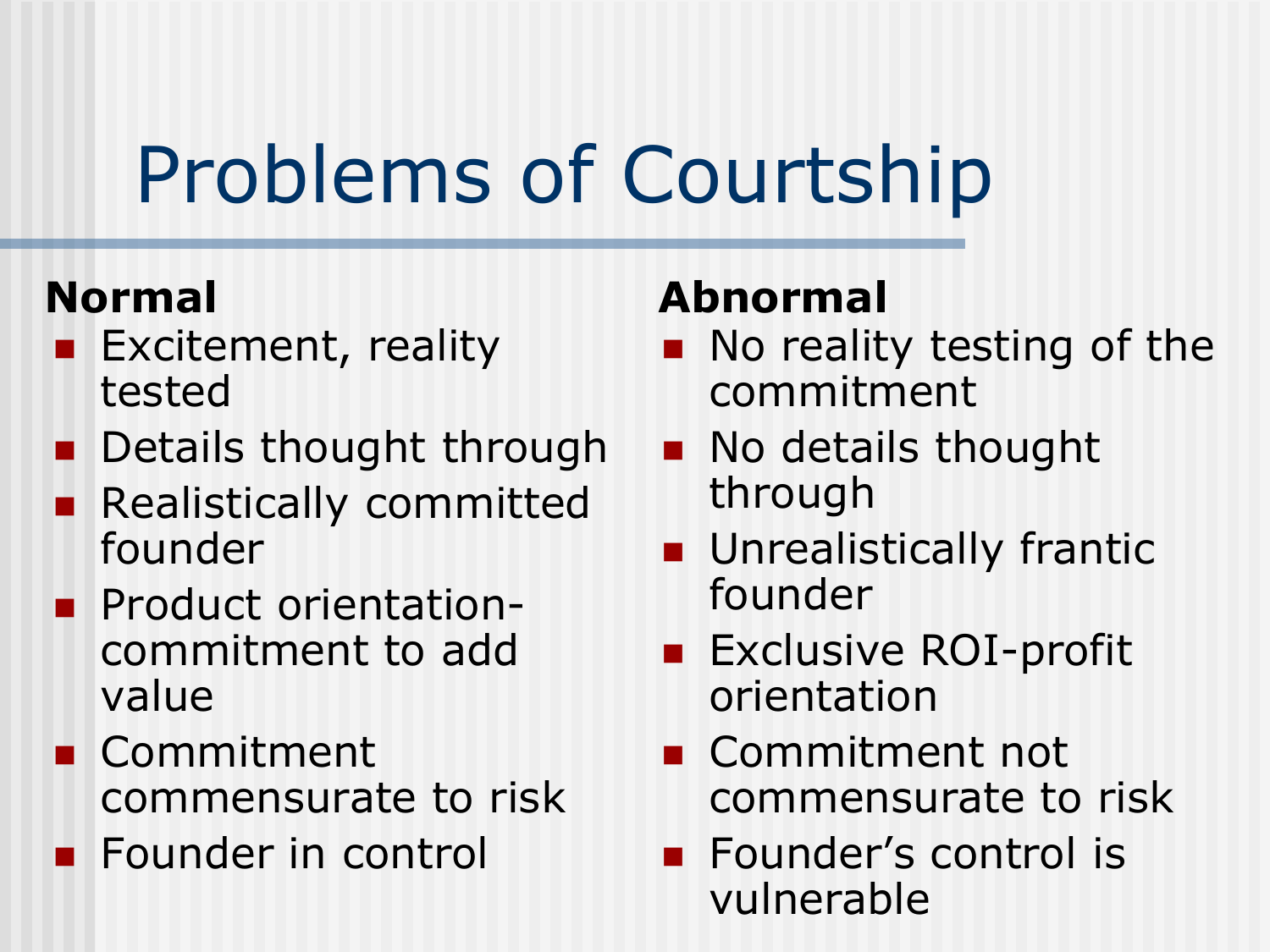# Second Stage:Infancy



The organization is created

- The emphasis at this stage is on CASH! The product is important but selling is crucial.
- **Substantial risks are incurred as the business starts and** struggles to survive.

*Starting a company means putting your personal life on hold.*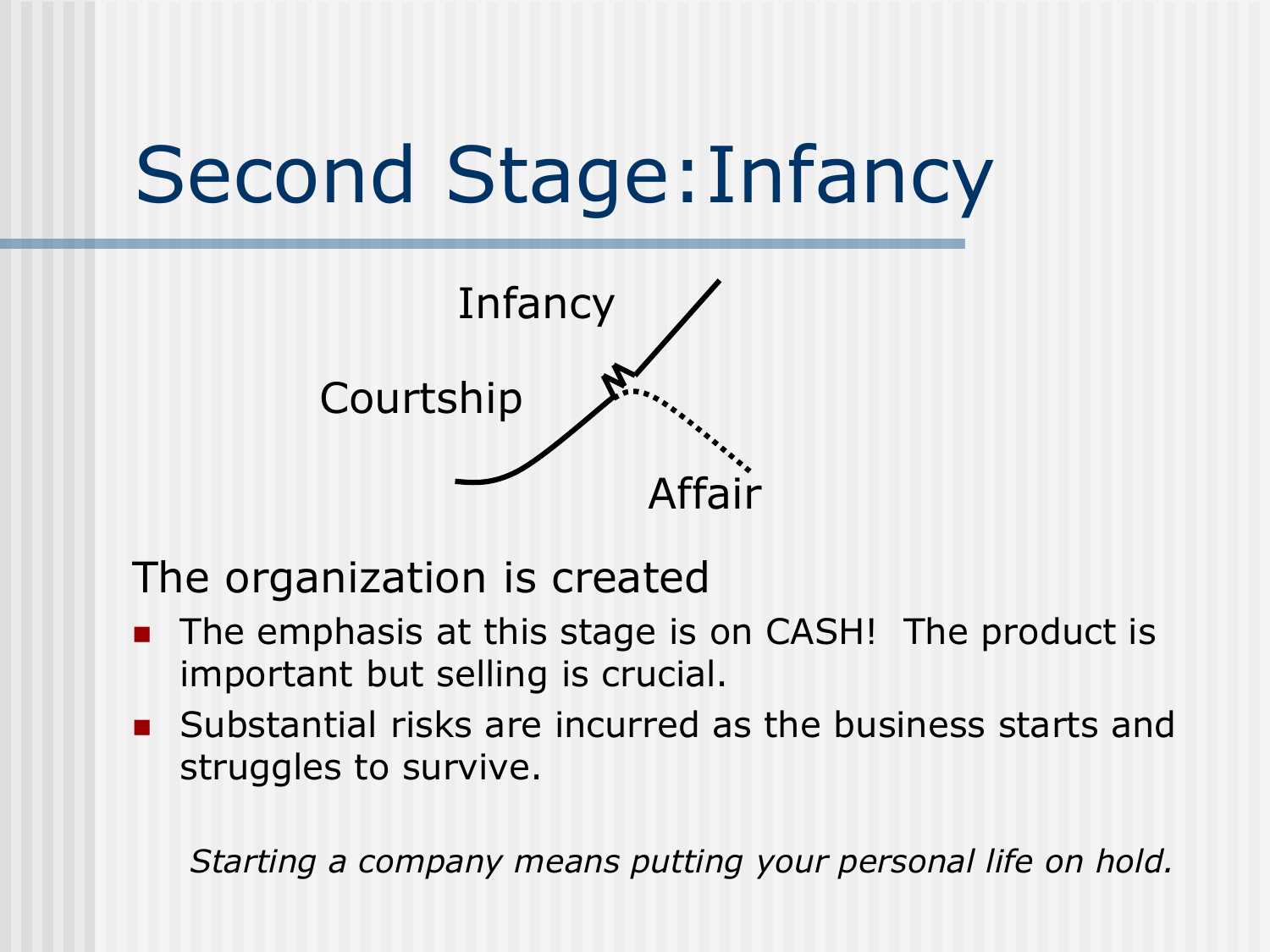# Does the organization end with infant mortality?



Infant mortality occurs when founders are alienated from or lose control of their creations, or if the company irreparably loses liquidity.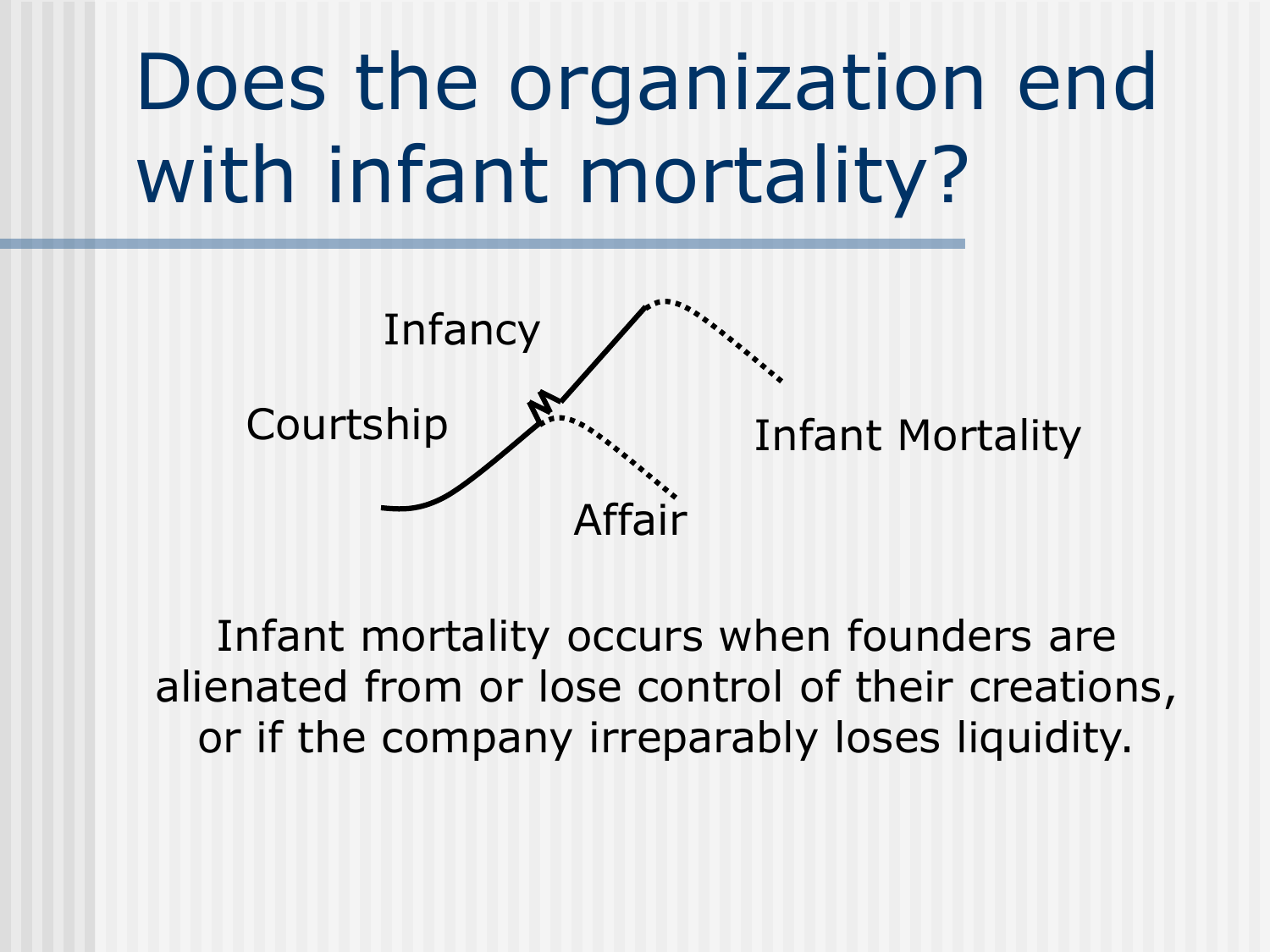# Problems of Infancy

- **Product orientation**
- **Questioning investors**
- **Commitment not** threatened by risk
- **Negative cash flow**
- **Sustained commitment**
- **Lack of managerial** depth
- **Few systems**

### Normal Abnormal

- **Premature sales orientation**
- **Doubting investors**
- Commitment destroyed by risk
- **Unanticipated neg cash flow**
- **Loss of commitment**
- **Premature delegation**
- Premature rules, systems, procedures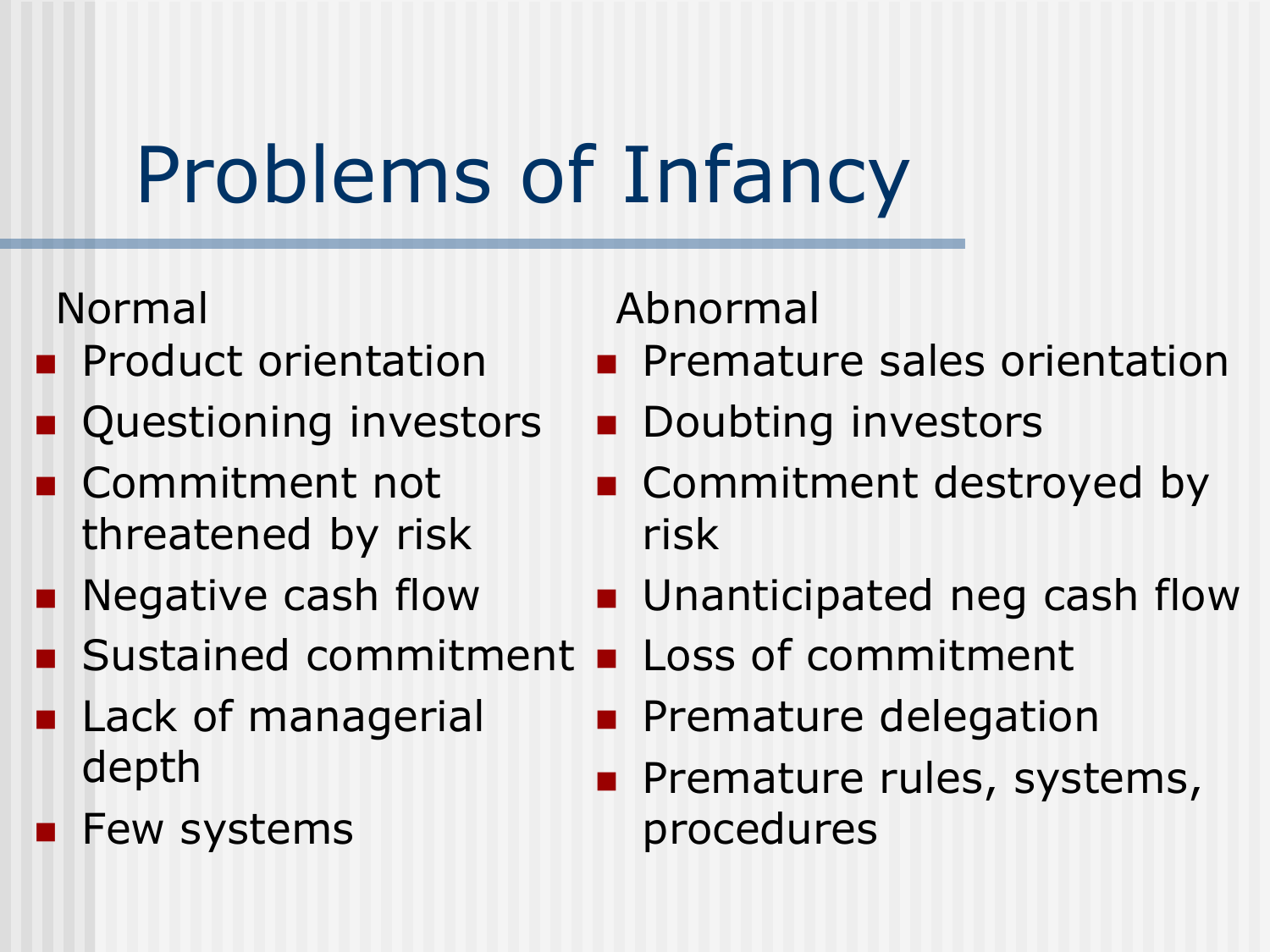



The idea is working, the company has good cash flow, and sales are up. EVERYTHING can look like an opportunity. If infancy is management by crisis, Go-Go is crisis by management.

*Go-Go leaders plan on miracles. They do not just rely on them.*

*A normal problem of Go-Gos is that everything is a priority.*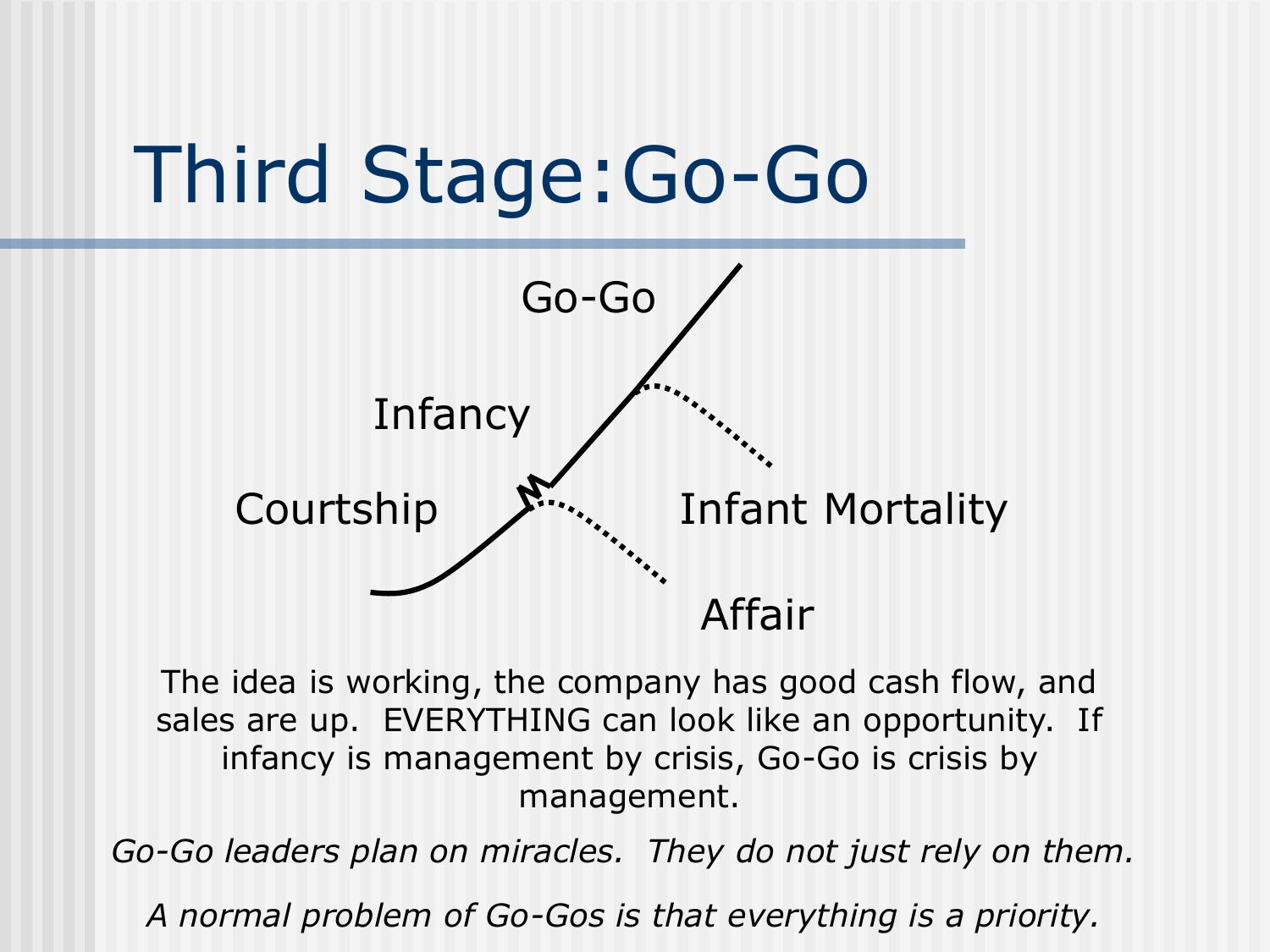# Will the organization fall into the "founder's trap"?



Companies outgrow the founders' capabilities to implant their personal leadership styles and philosophies. Instead of delegating, they decentralize and a Go-Go organization cannot decentralize well. (Seagull syndrome)

*One of capitalism's most important innovations was to separate ownership from professional management.*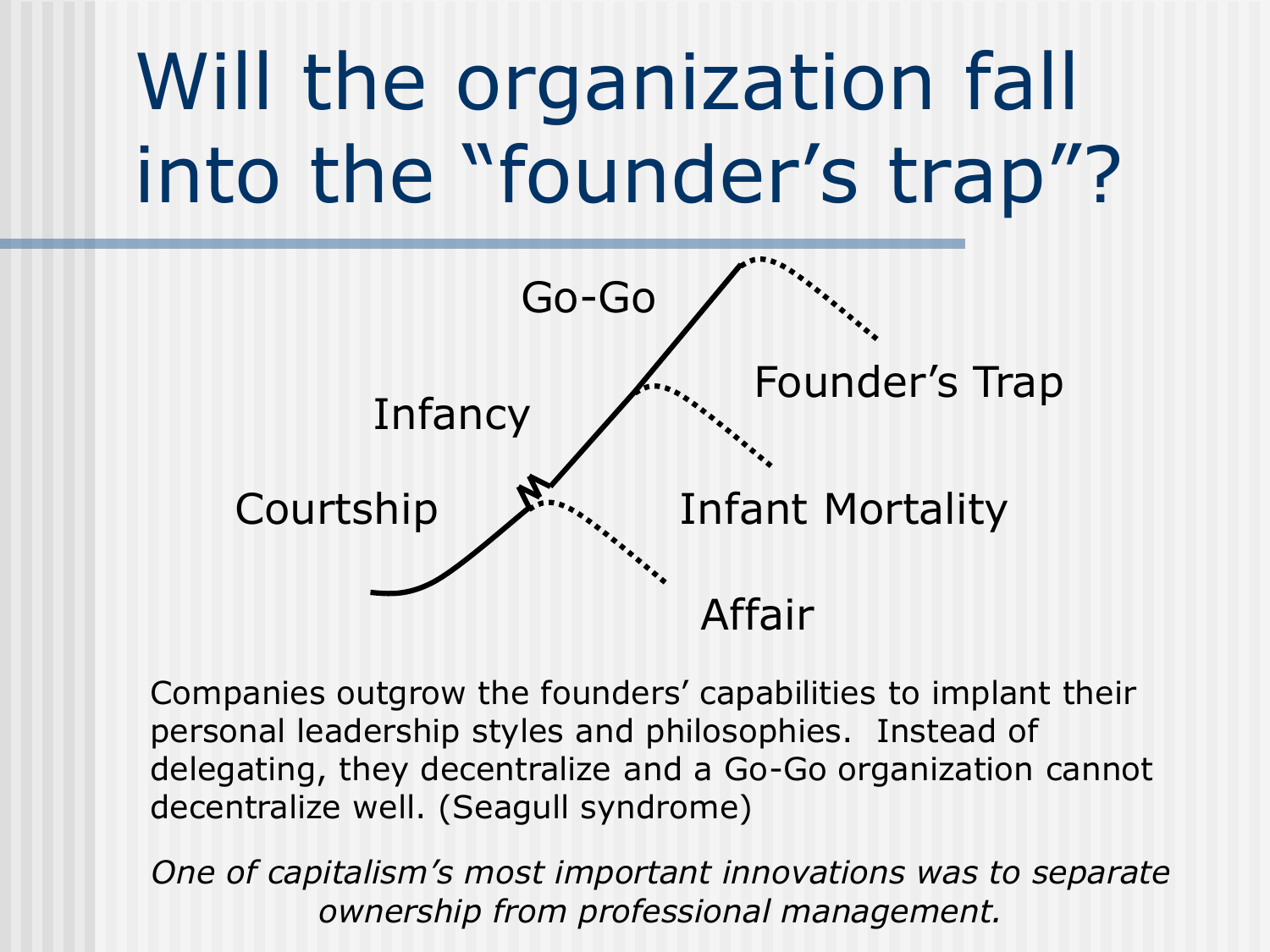# Problems of Go-Go

- **Self confidence**
- **Eagerness**
- High energy
- **Sales orientation**
- Seeking what else to do
- Sales beyond the capacity to deliver
- **Insufficient cost controls**
- **Insufficiently disciplined** staff meetings

### Normal Abnormal

- **Arrogance**
- **Lack of focus**
- **Energy too thinly spread**
- Sales and premature profit orientation
- **No boundaries on what to** do
- Selling despite inability to deliver quality
- No cost controls
- **No staff meetings**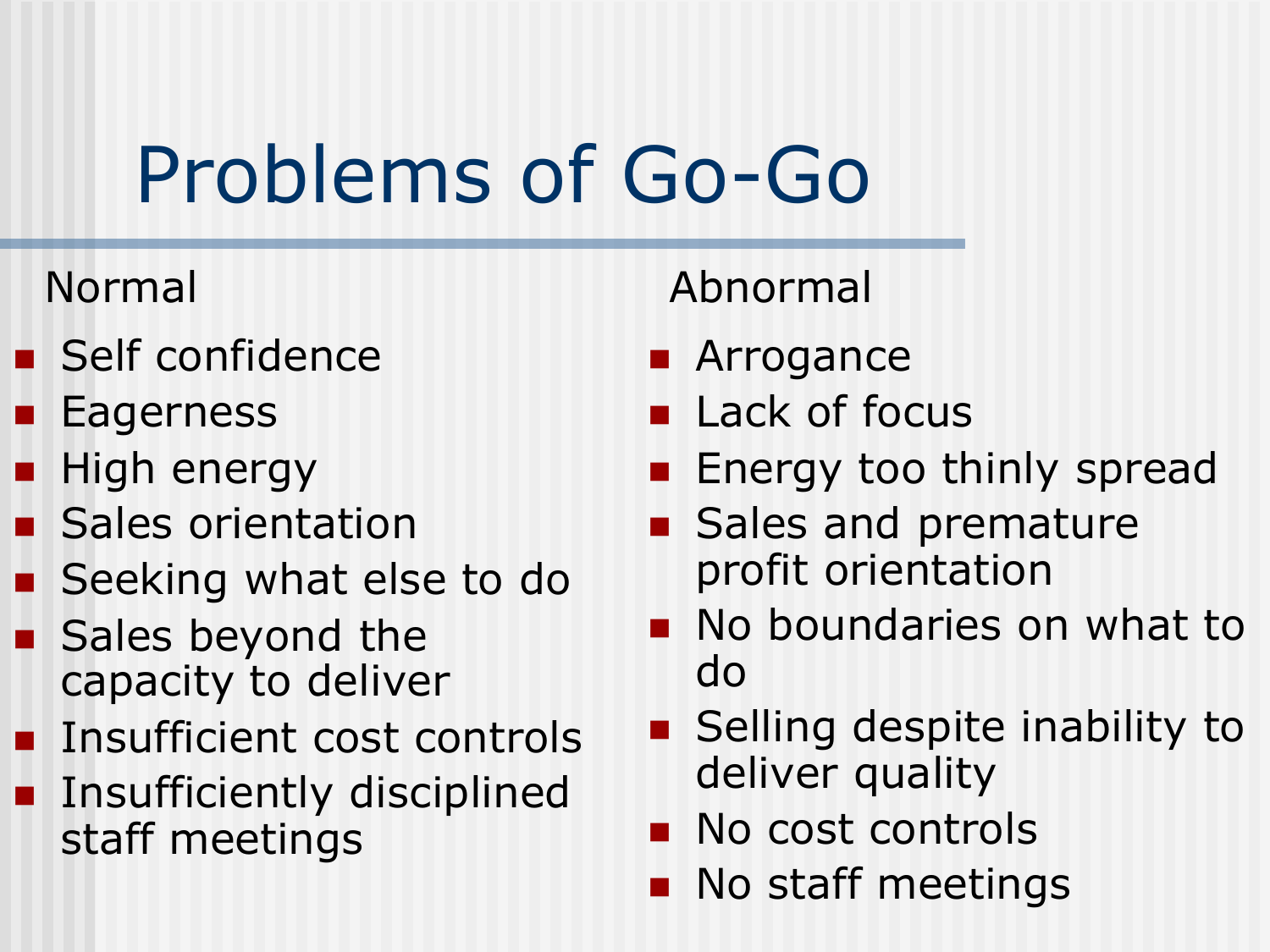### Coming-of-age Organization

#### Characteristics

- Grown out of the nimble, flexible organization it was in the past
- **Struggle between** entrepreneurialism vs. controllability
- Establish communication channels & organizational chart

#### Problems

- Confusion
- Leadership succession
- Controlling growth
- Internal conflict



#### Ways to Overcome

- Create systems & structure to complement and shift the organization's entrepreneurial spirit, not suffocate it.
- **Maintain order by establishing clear lines** of communication and central authority
- **Delgate responsibilities**
- **Place boundaries to creativity &** innovation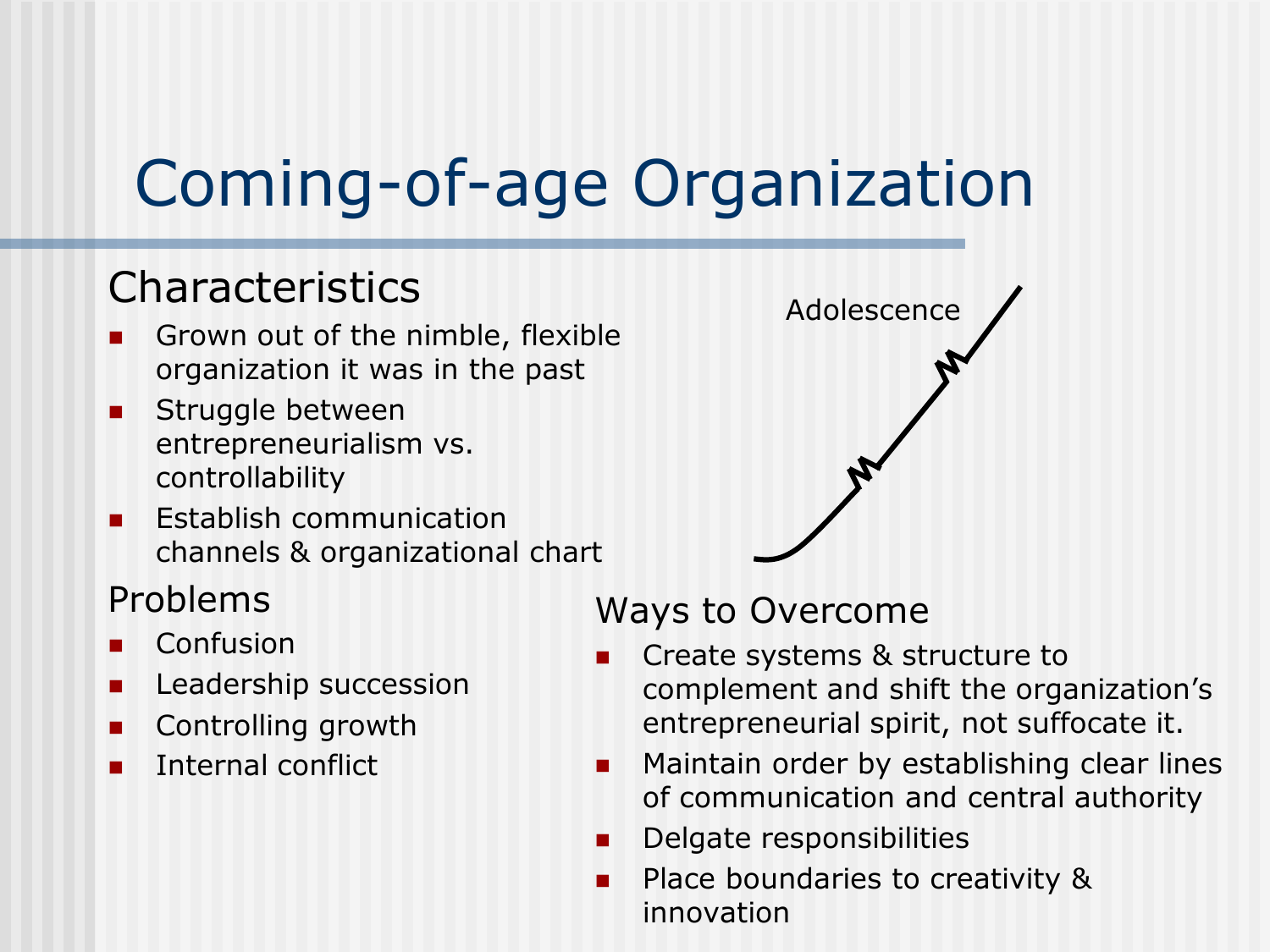## Fourth Stage: Adolescence



Affair

Challenges of delegation of authority, change of leadership from entrepreneurship to professional management, and goal displacement.

*Good management is not a marathon race. It is a relay race.They must switch from a more-is-better goal to a better-is-more goal: from working harder to working smarter.*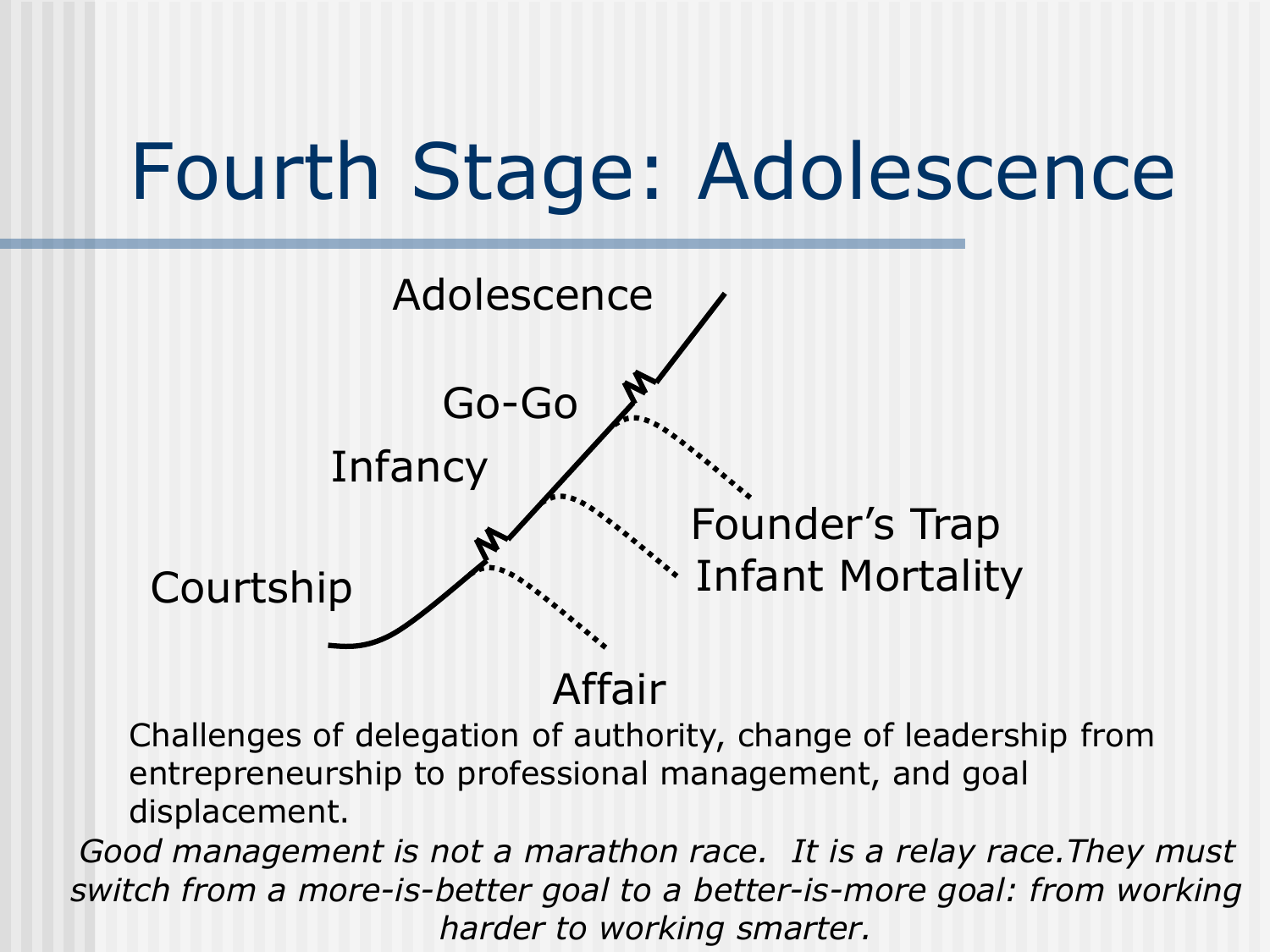### Normal vs. Pathological: The Divorce



Adolescent companies do not need leaders like their founders; the new leaders need to complement the founders' style.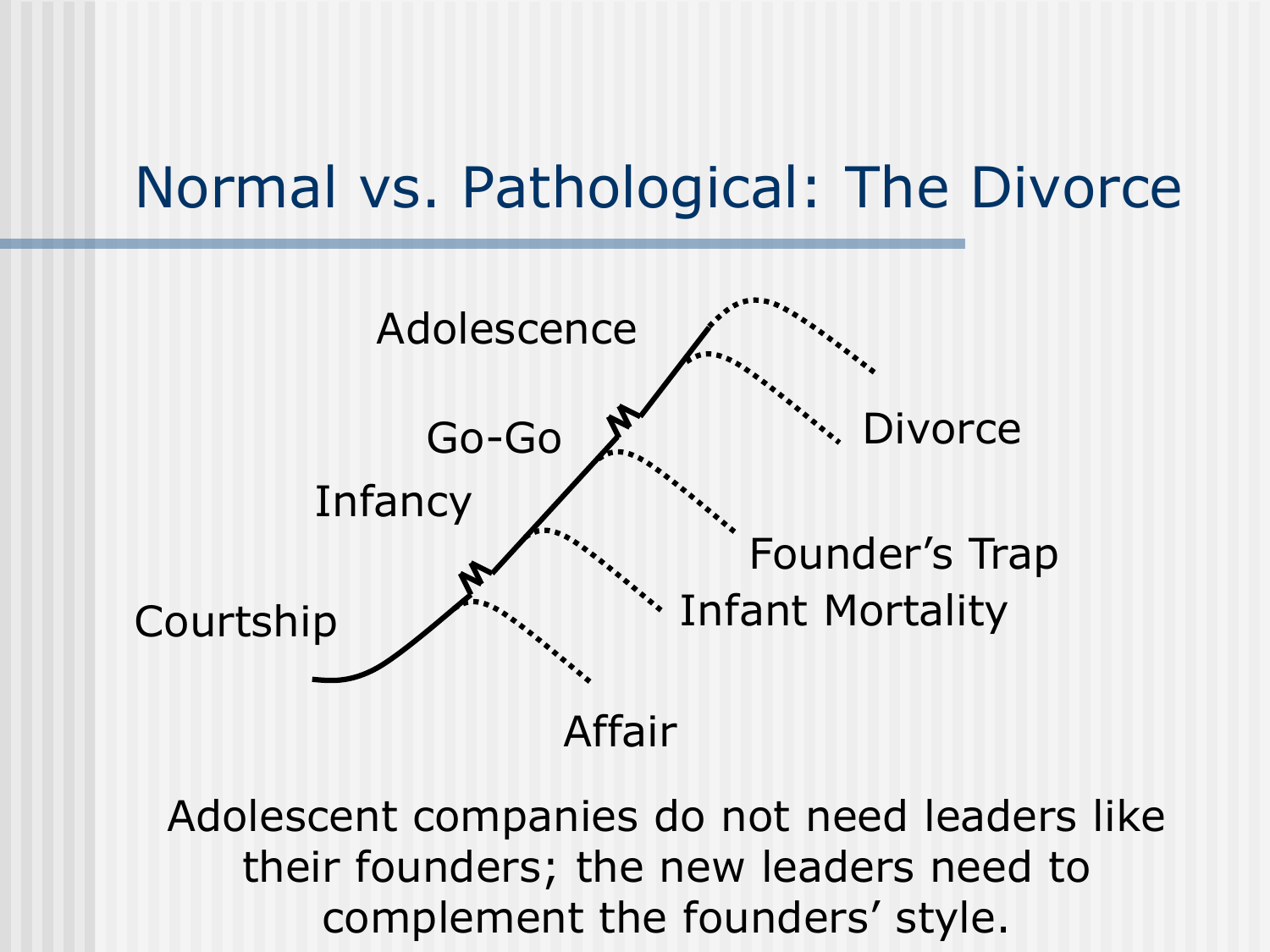# Problems of Adolescence

- **Conflicts between** partners or decision makers
- **Temporary loss of vision**
- **Founder's acceptance of** organizational sovereignty
- **Incentive systems** rewarding wrong behavior
- Yo-yo delegation of authority
- **Policies made but not** adhered to

Normal Abnormal

- Return to Go-Go and the founder's trap
- **Inconsistent goals**
- Founder's removal
- Bonuses for individual achievement while the organization is losing money
- Organizational paralysis during endless power shifts
- Rapid decline in mutual trust and respect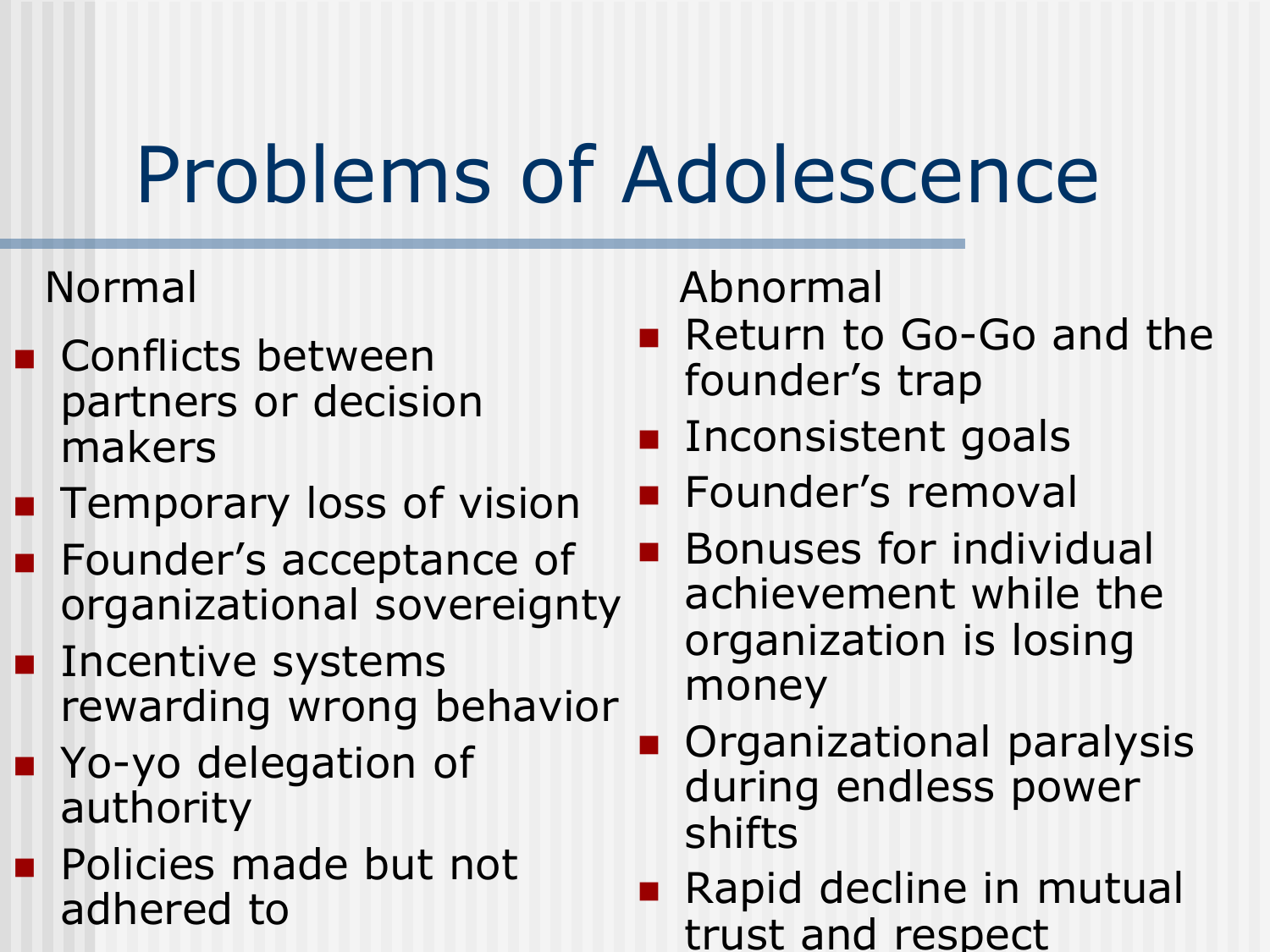### The "Optimum Point": Prime

#### Characteristics

- Healthy balance of entrepreneurialism vs. controllability
- **Number 1** Vision and values-they "walk their talk"
	- *Open your arms to change, but do not let go of your values. Simply having vision and values does not make for a Prime organization.*
- Conscious focus and priorities
- Predictable excellence
	- *If you are in Prime condition, change works to your advantage, and you outpace the weak competition.*
- **Functional systems and organizational** structure
- Sales & profits increase greatly
- Internal conflict subsides
- Operating at a high level of productivity and effectiveness

#### Problems

- **Complacency**
- Easy to lose flexability & adaptability

Prime

**Balance can be upset with too much** structure & bureaucracy, causing organization to begin aging

#### Ways to Overcome

- Leaders must maintain balance
- **Reward innovation & creativity**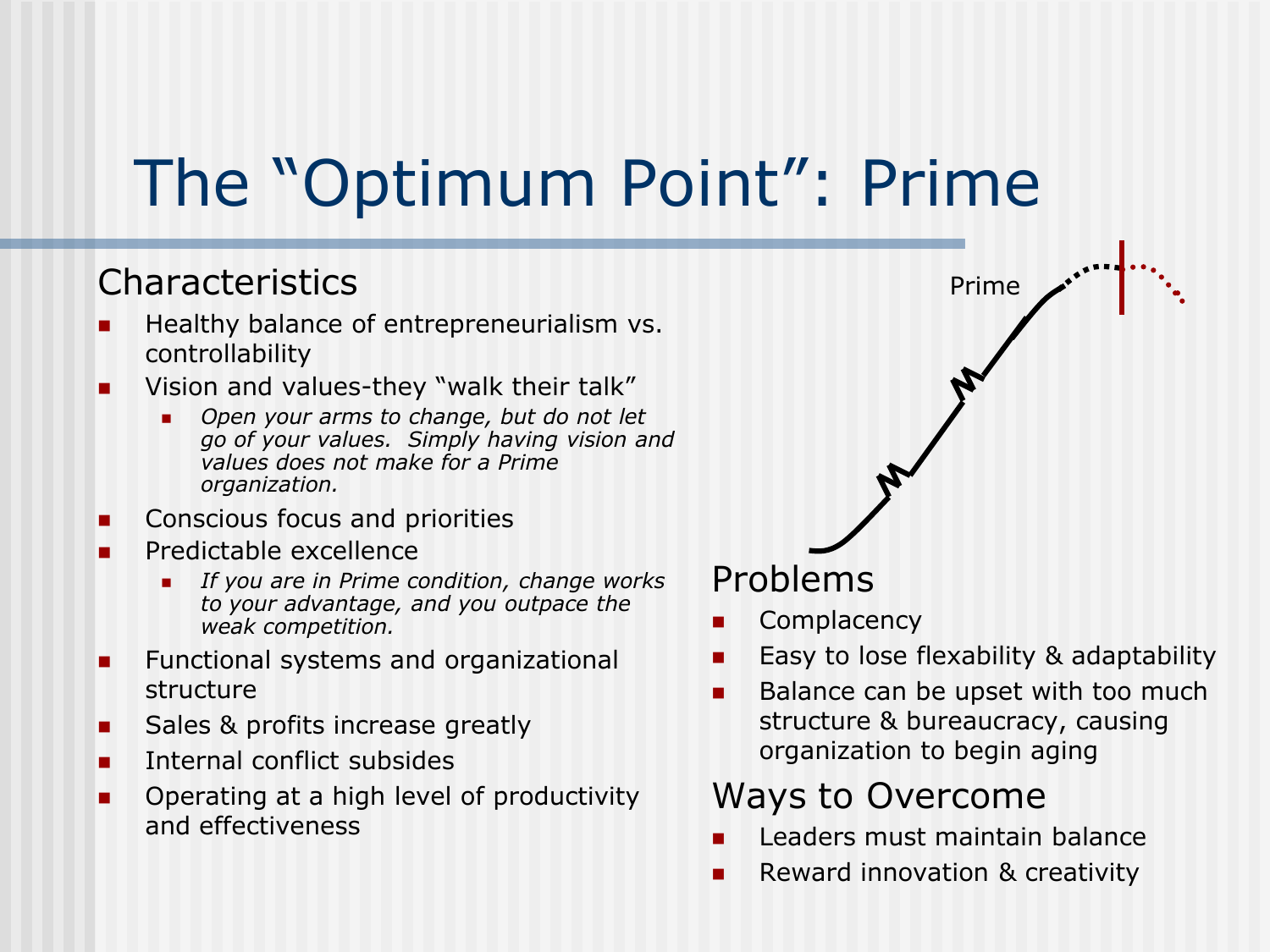

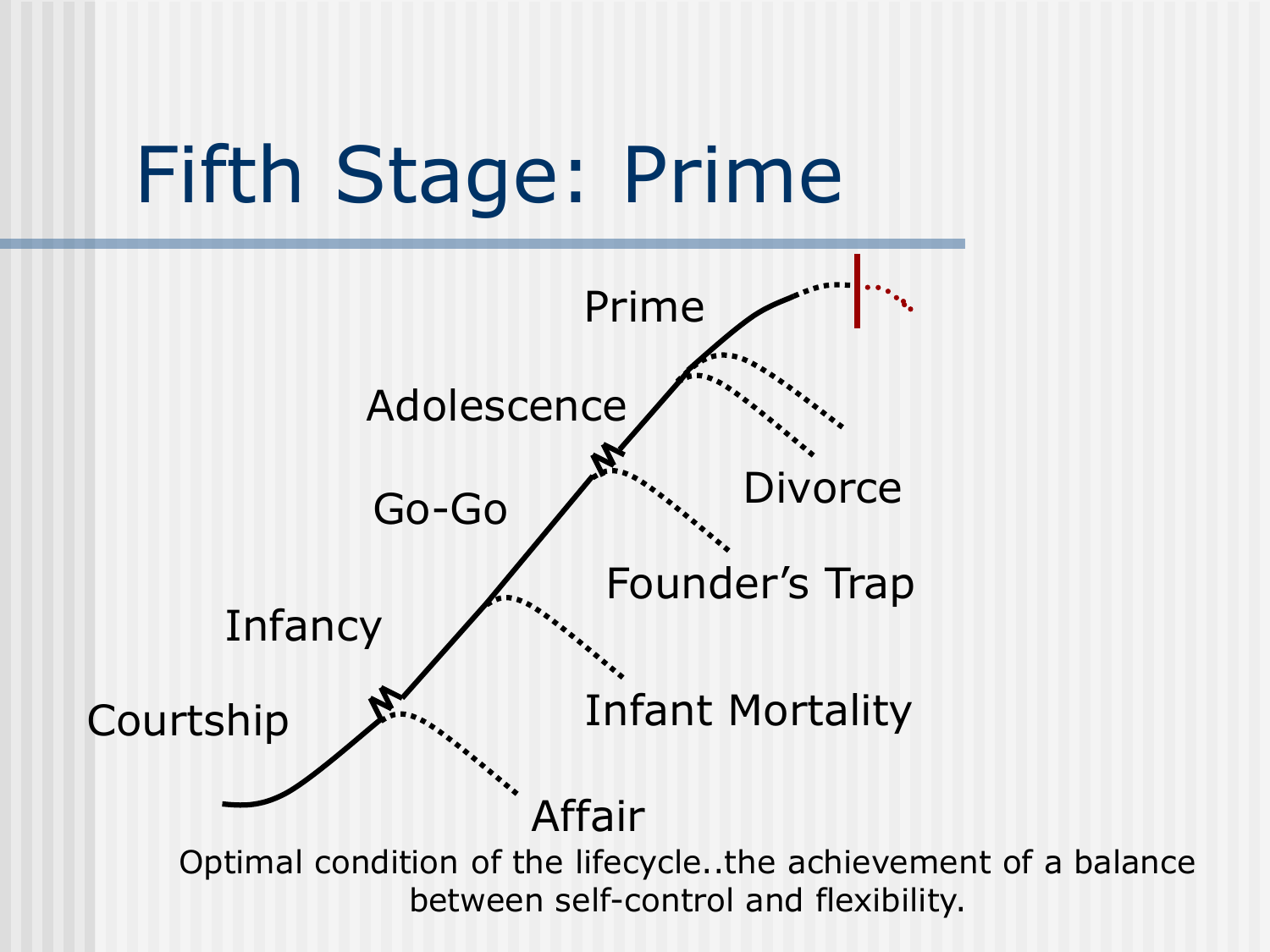# Problems of Prime

**NONE! There are NO normal** problems of aging

Normal Abnormal

- Signs of disintegration
- **Signs of decreased** entrepreneurial activity
- Satisfaction with the results and the process
- **Reliance on what has** worked in the past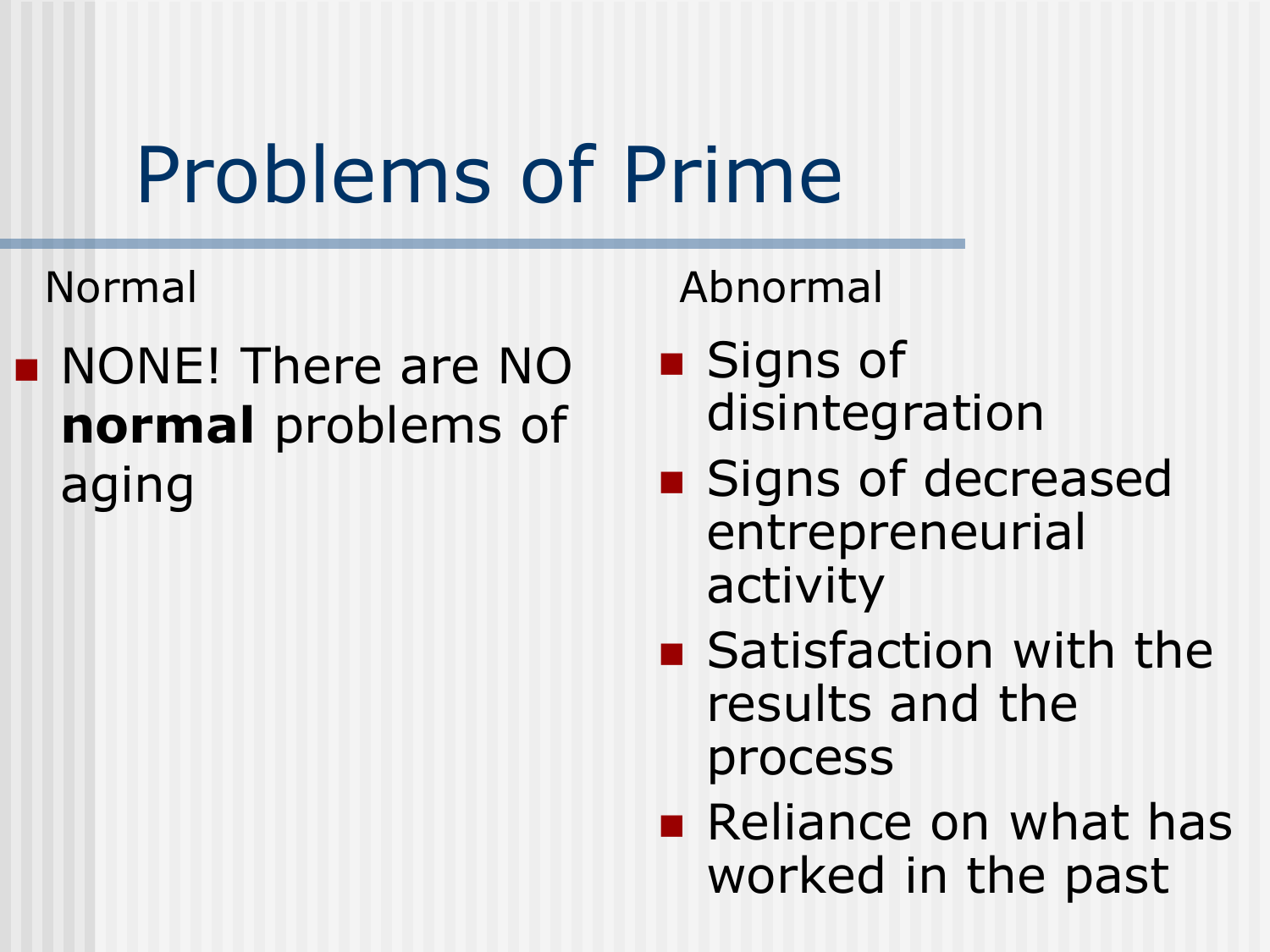### Aging Organizations



#### Ways to Overcome

- Infusion of innovation & entrepreneurialism to recapture prime
- **Hire new employees with nontraditional** backgrounds
- **Foster creativity through constructive** feedback

#### **Characteristics**

- Systems & processes
- Defined hierarchy where authority is increasingly centralized
- Sense of order, control, and stability
- **Decisions and actions become** predictable
- $\blacksquare$  Risk avertion

#### Problems

- Inflexible & bureaucratic
- Loss of entrepreneurial spirit
- **Perfection-focused culture**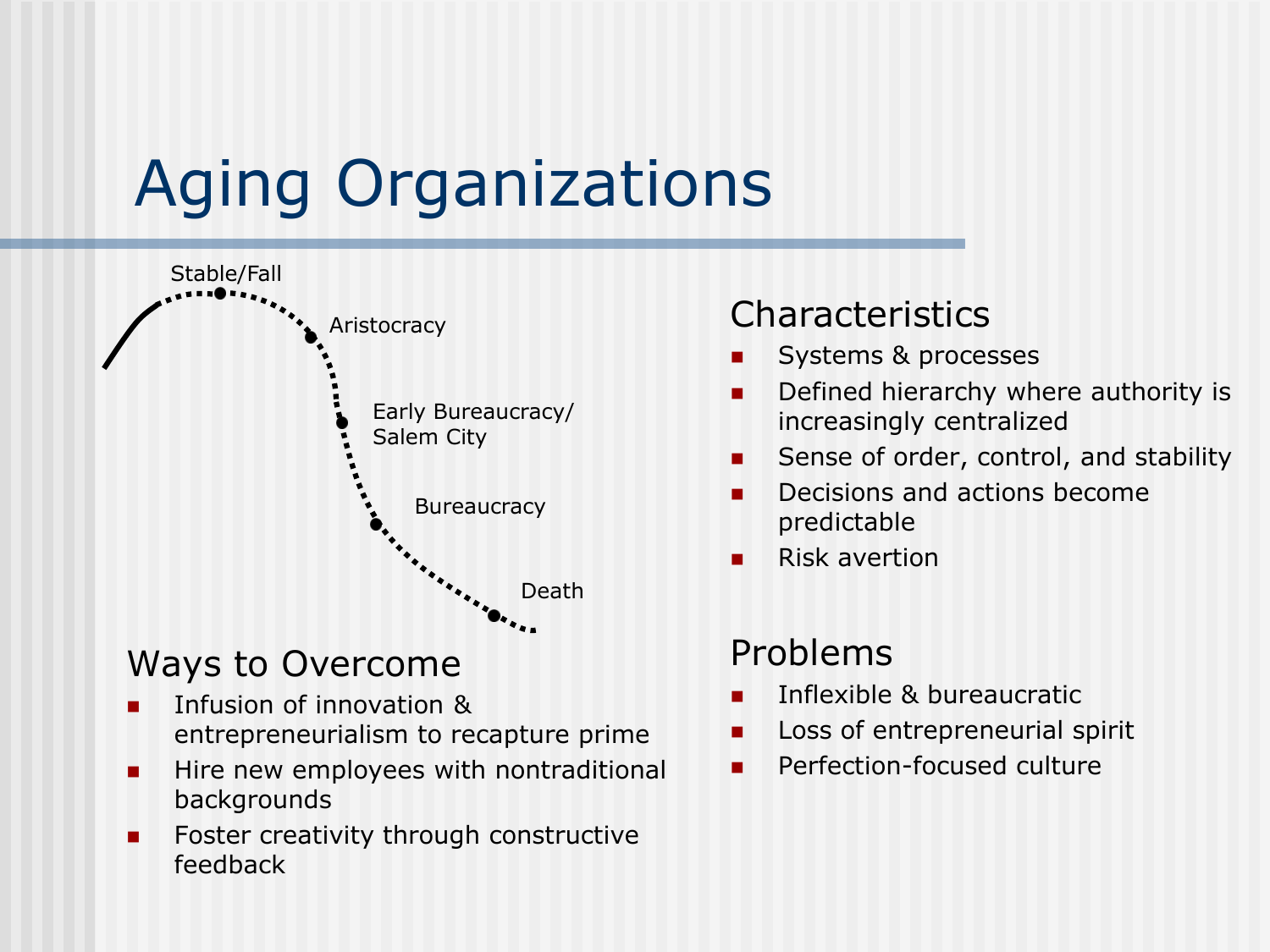### Sixth Stage: Stable/Fall



**IF In this stage the organization remains fairly strong, but** quickly loses its capacity to achieve results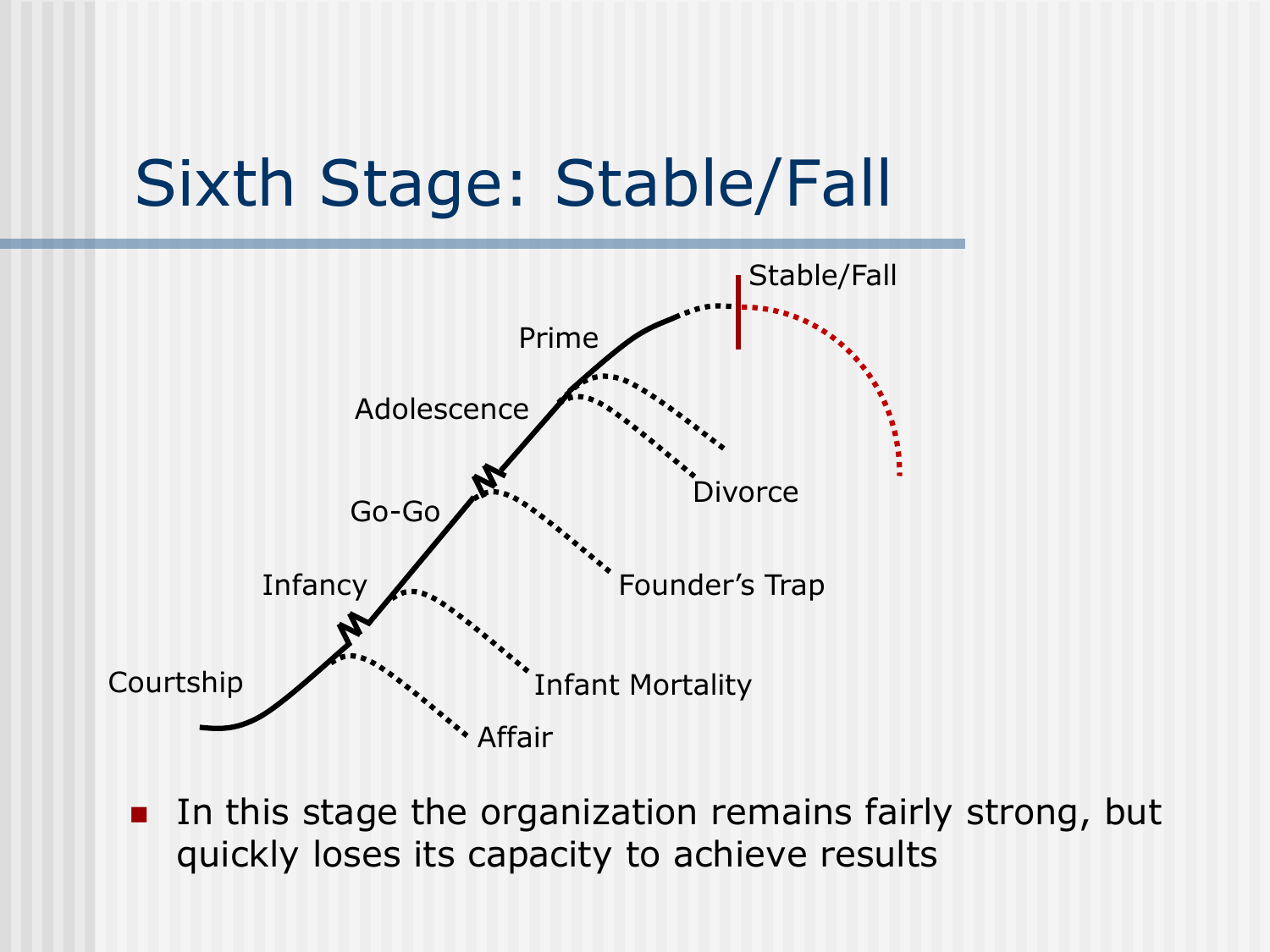### Seventh Stage: Aristocracy

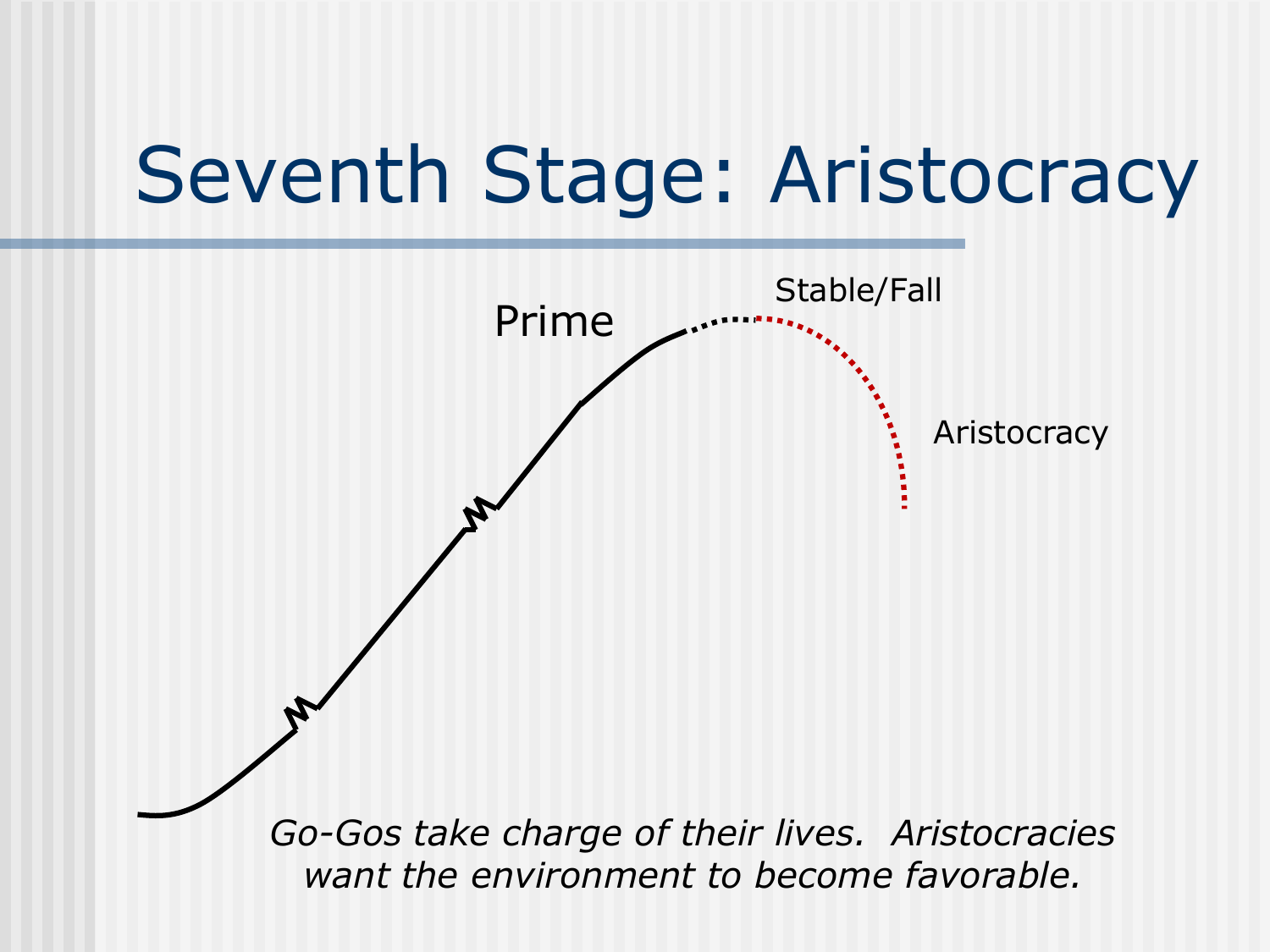### The Final Decay: Salem City, Bureaucracy, and Death

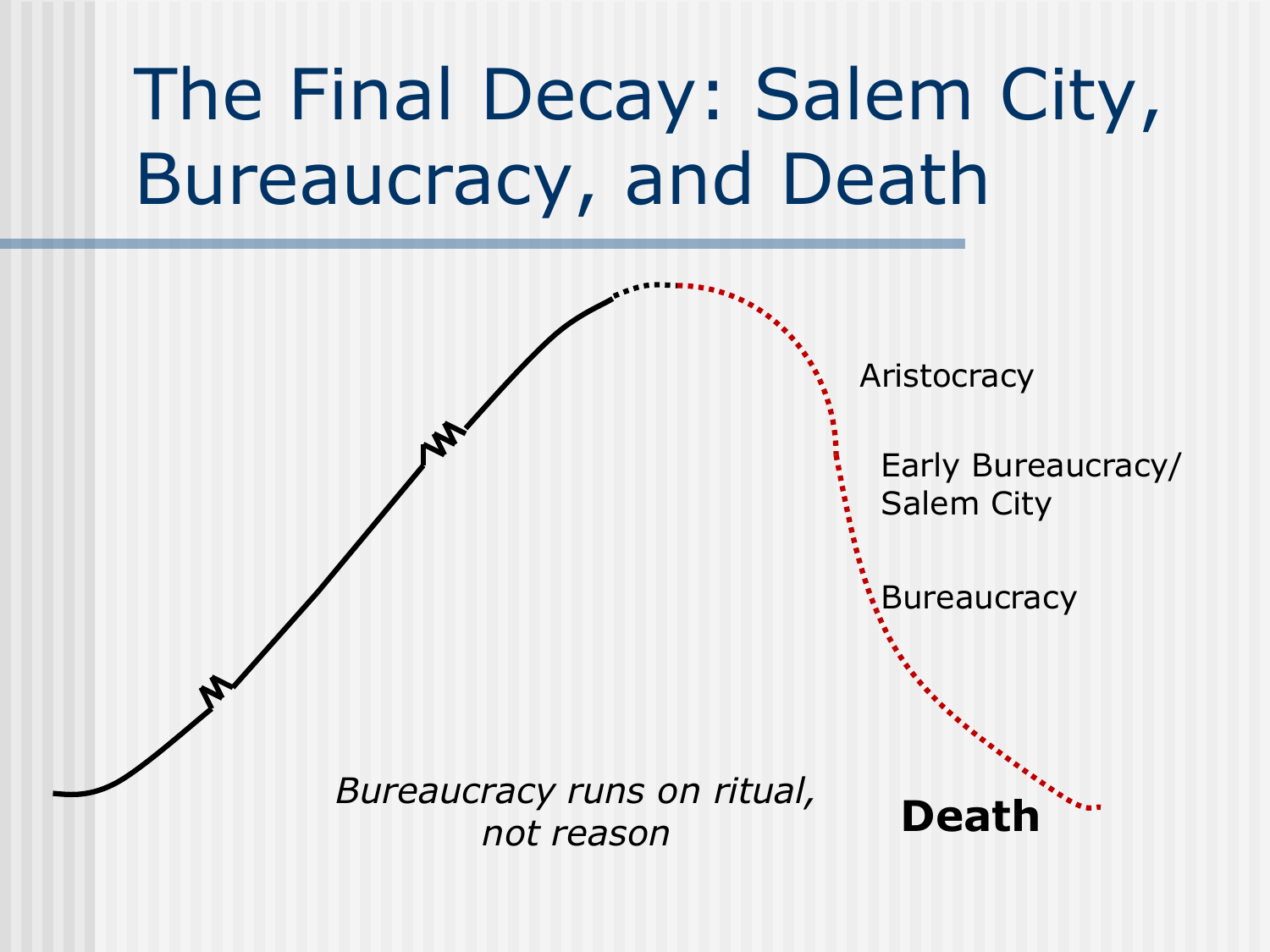- 1. From Risk Taking to Risk Avoidance (*When things stop growing, they begin to die*)
- 2. From Expectations Exceed Results to Results Exceed Expectations (*as the company becomes averse to risk, and results exceed expectations, it starts to accumulate cash*)
- 3. From Cash Poor to Cash Rich
- 4. From Emphasis on Function to Emphasis on Form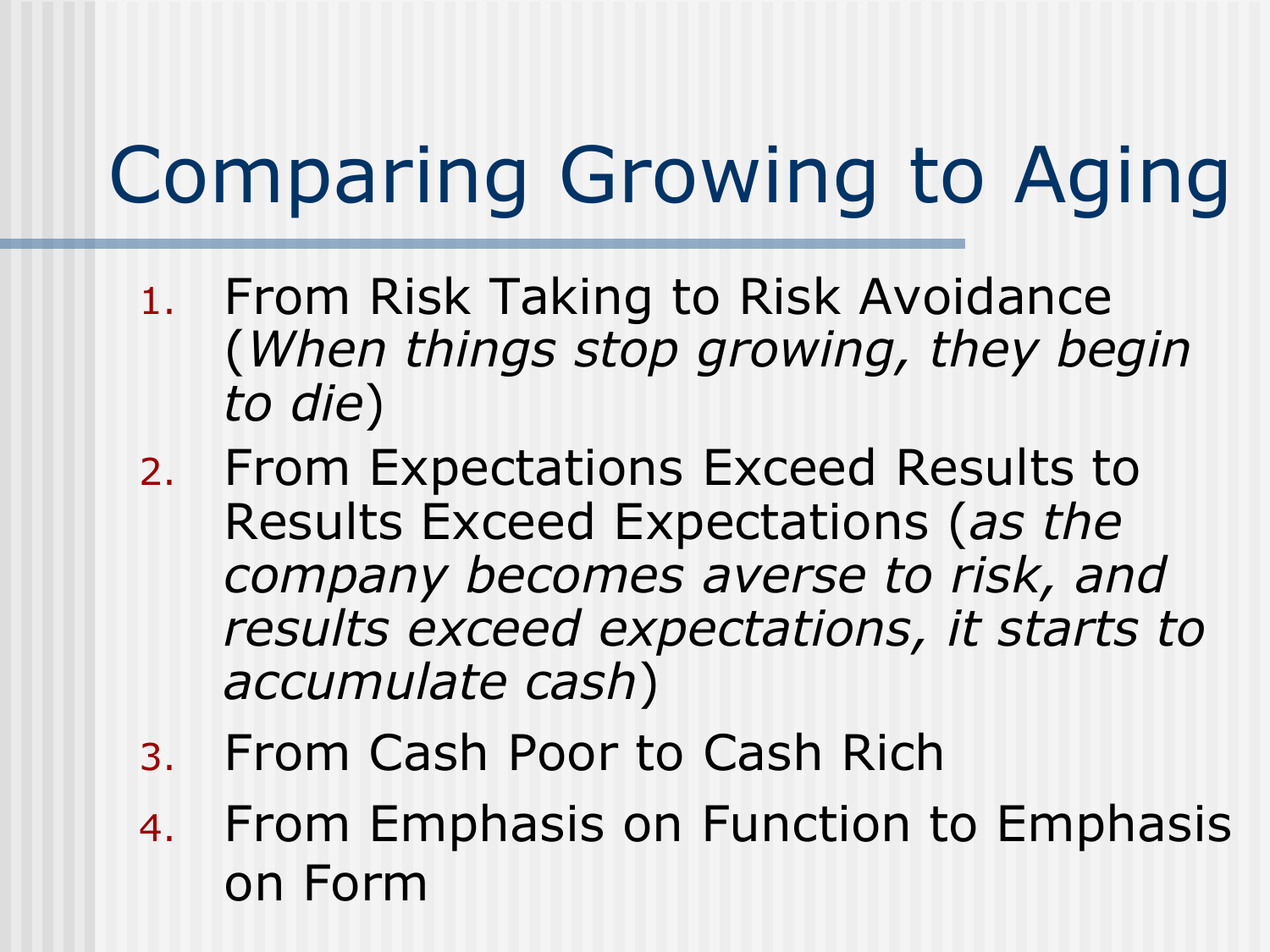- 5. From Why and What to How, Who, and Why Now? (*Organizations in Prime take time to find what they want, rather than being driven by expediency. They are opportunity-driving, not opportunity-driven*.)
- 6. From Contribution to Personality
- 7. From Asking Forgiveness to Asking Permission (*Growing companies have believers. Aging companies have skeptics*.)
- 8. Are Problems Opportunities or are Opportunities Problems?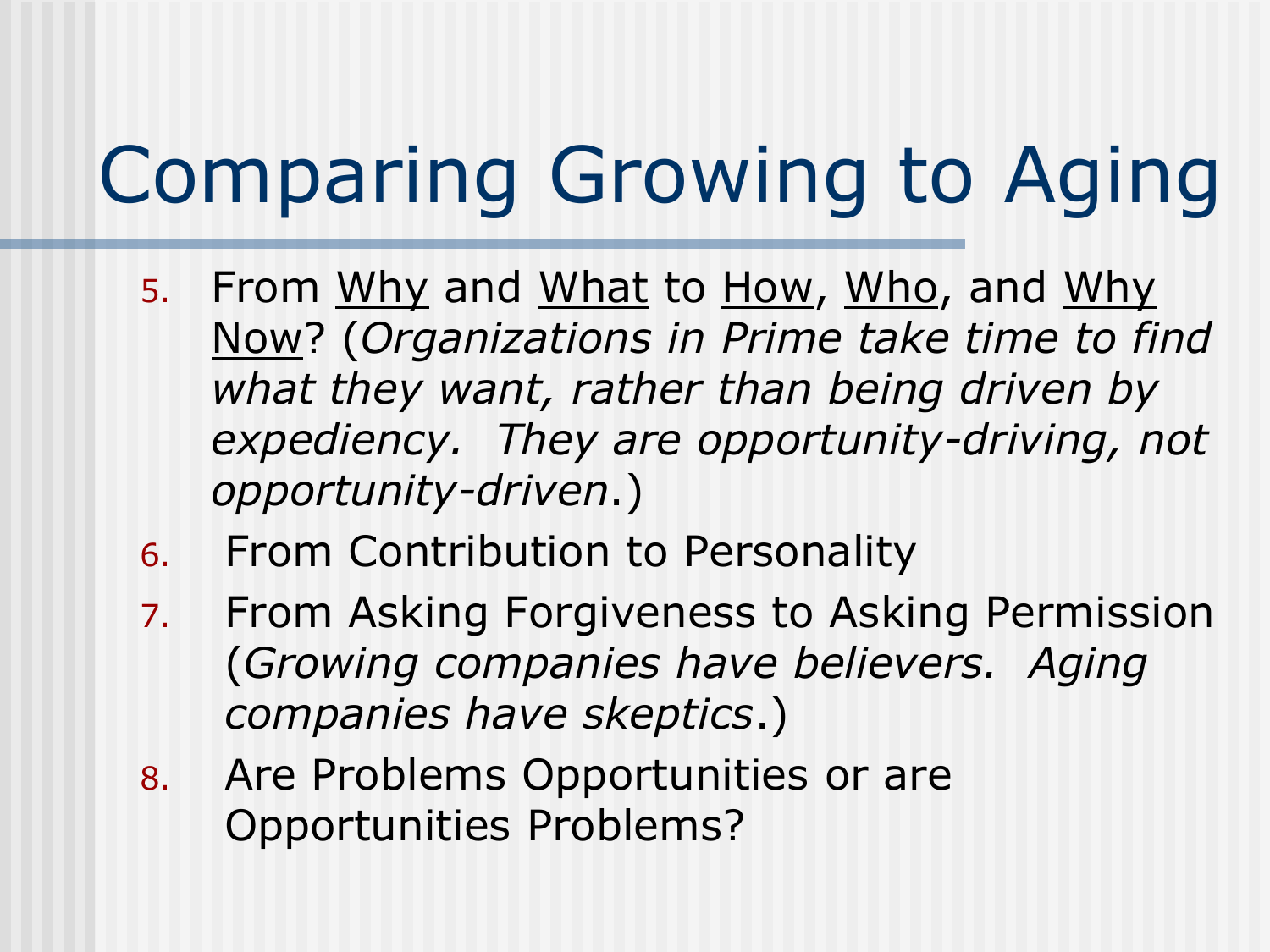- 9. From Marketing and Sales to Finance and Legal
- 10. From Line to Staff
- 11. Responsibility vs. Authority

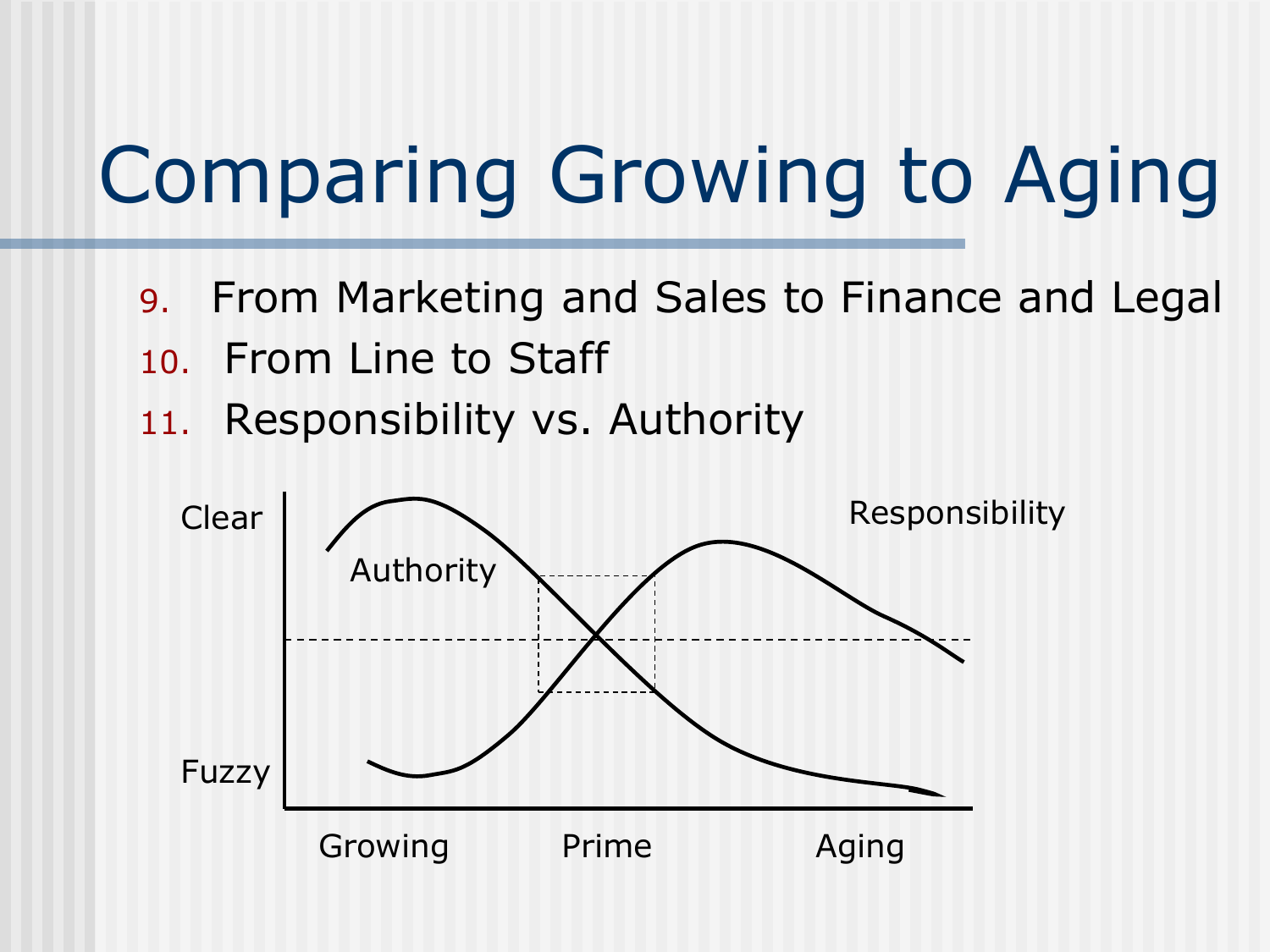- 12. Does Management Drive the Organization or does the Organization drive Management?
- 13. Momentum or Inertia (drives vs. rides)
- 14. What to Do? Change Leadership or Change the System? (*The leaders of growing organizations animate the character of their organizations with their behavior. In aging organizations, culture determines the style of leadership.)*
- 15. Internal and External Consultants vs. Insultants
- 16. From Sales to Profit Organization
- 17. From Customers and Creating Value to Capital and Political Gamesmanship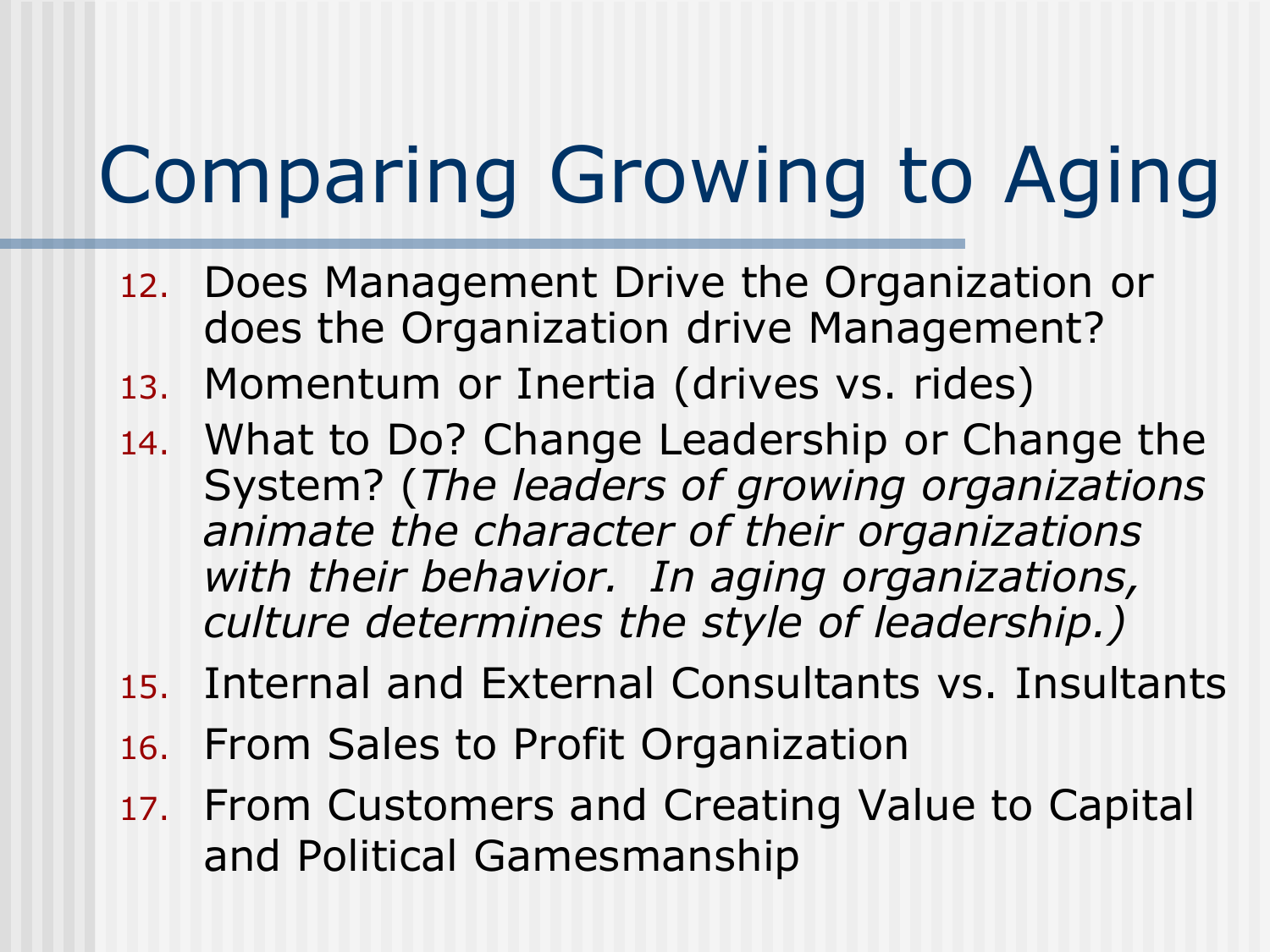### Comparing Growing to Aging Goals Over the Lifecycle